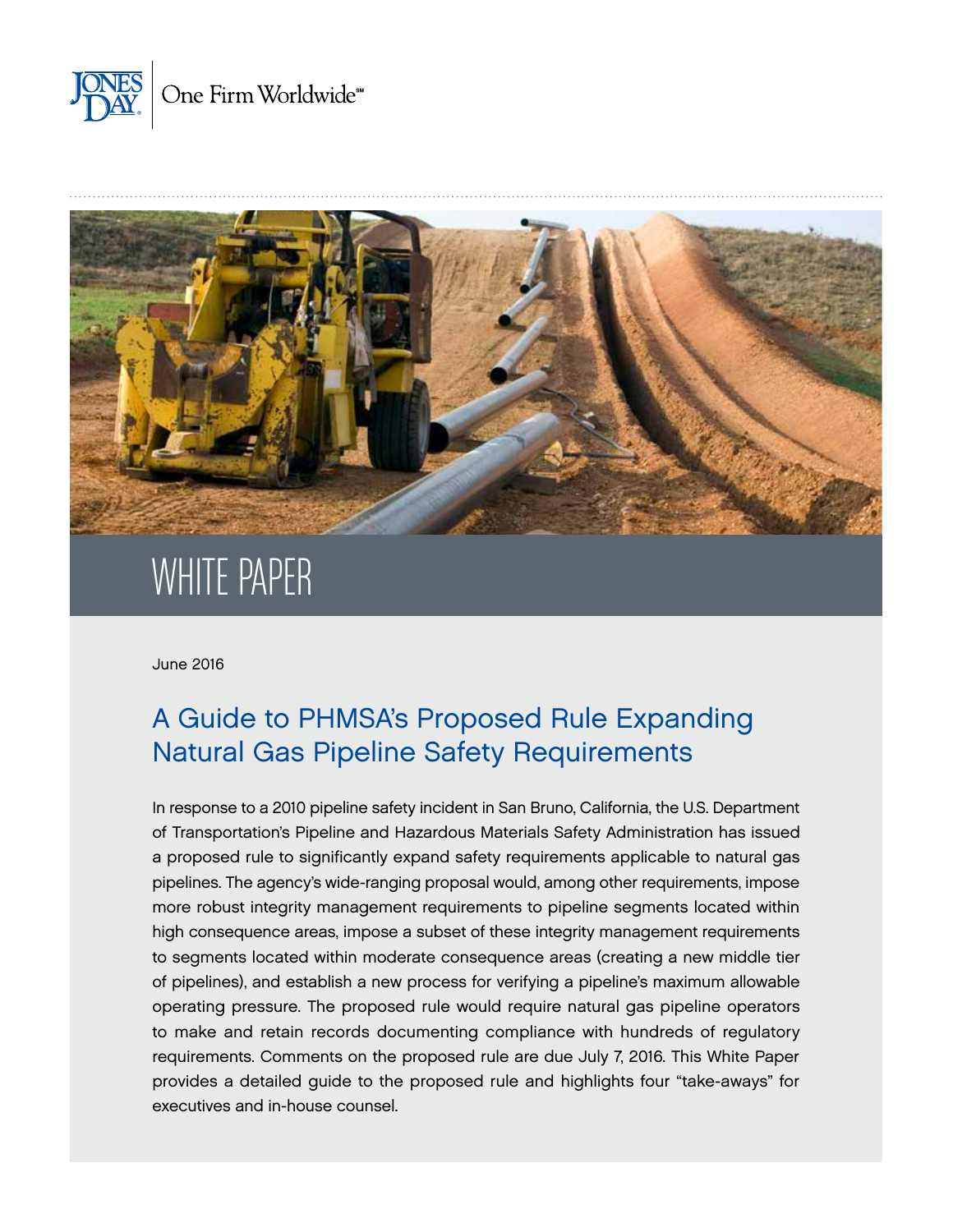## TABLE OF CONTENTS

| Integrity Management Requirements for Pipeline Segments in Moderate                     |
|-----------------------------------------------------------------------------------------|
| Implications of Establishing a Middle "Moderate" Tier of Pipeline Safety Requirements 5 |
| MAOP Verification and Treatment of "Grandfathered" Pipeline Facilities 6                |
| Scope and Deadlines for PHMSA's Proposed MAOP Verification Requirement  6               |
|                                                                                         |
| Fracture Mechanics Modeling for Failure Stress and Crack Growth Analysis  8             |
|                                                                                         |
| Strengthening the Integrity Management Requirements Within High Consequence Areas  10   |
|                                                                                         |
|                                                                                         |
|                                                                                         |
|                                                                                         |
| New Requirements for Selecting and Using Assessment Methods14                           |
|                                                                                         |
| New Requirements Applicable to All Pipelines, Not Just Pipelines Located in HCAs        |
|                                                                                         |
|                                                                                         |
|                                                                                         |
|                                                                                         |
|                                                                                         |
|                                                                                         |
|                                                                                         |
|                                                                                         |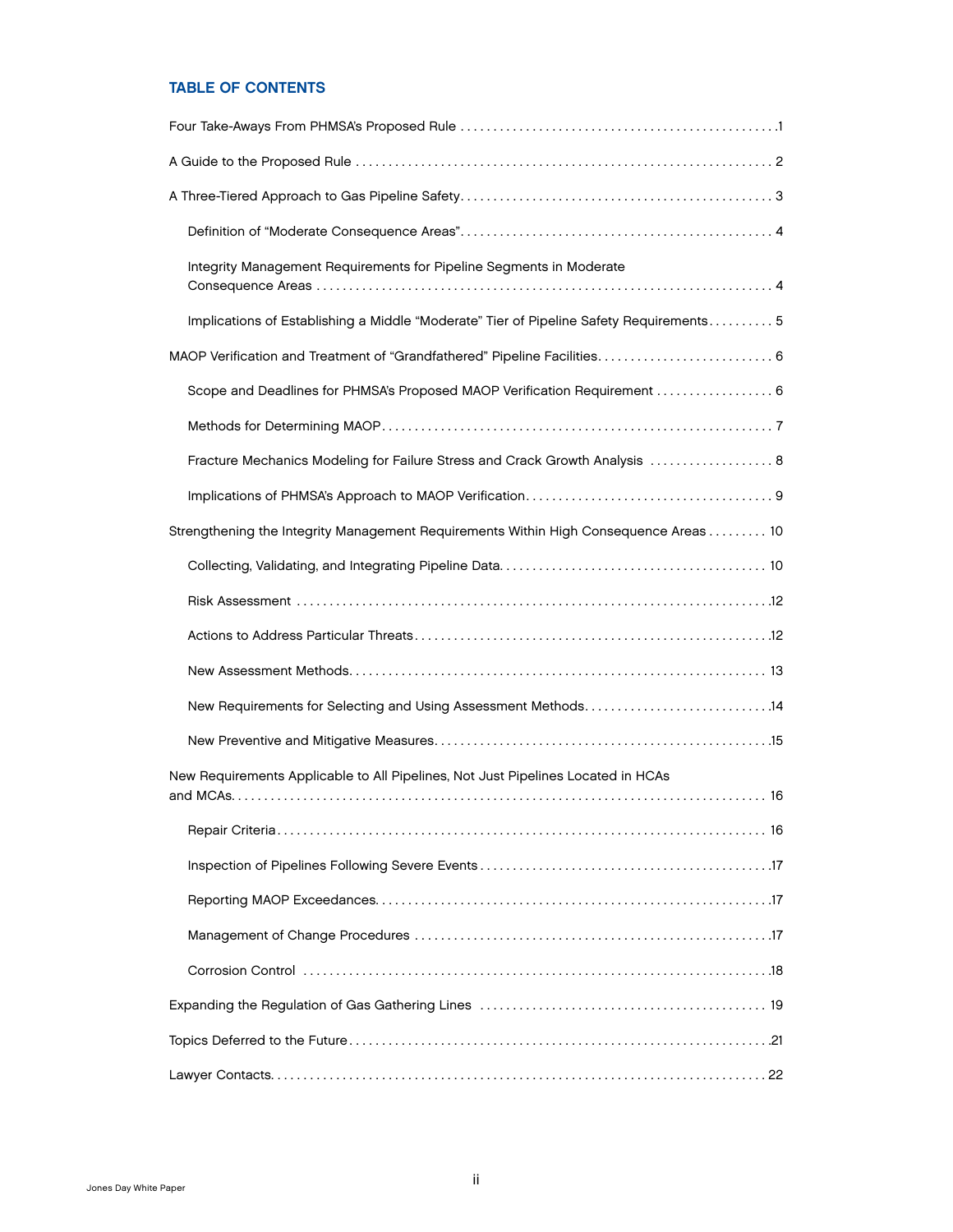<span id="page-2-0"></span>The U.S. Department of Transportation's Pipeline and Hazardous Materials Safety Administration's ("PHMSA") recent notice of proposed rulemaking would significantly expand the safety requirements that apply to the nation's natural gas pipelines.<sup>1</sup> Comments on the NPRM are due July 7, 2016. This White Paper provides a detailed guide to PHMSA's proposed rule and highlights four "take-aways" from the NPRM for executives and in-house counsel.

#### FOUR TAKE-AWAYS FROM PHMSA'S PROPOSED RULE

- 1. We all have work to do. PHMSA has proposed major changes to its gas pipeline safety rules. Some of the proposed changes impose new duties that will take decades to fulfill, such as the duty to conduct assessments on a new category of pipeline segments—those located in Moderate Consequence Areas ("MCAs"). Other proposed duties will require immediate action by pipeline operators, such as the duty to immediately repair a pipeline when certain conditions are present. Some new duties are expressed by adding multiple pages of regulatory text, such as new Appendix F, which will govern the use of Guided Wave Ultrasonic Testing. Other new duties are expressed with deceptive brevity, such as PHMSA's proposal to require compliance with nine additional industry standards or reports by incorporating them by reference into the proposed rule. Stakeholders will need to dedicate significant time and effort to comply with the final rule that emerges from PHMSA's proposal.
- 2. It is time to further integrate Integrity Management into other gas pipeline safety efforts. Under PHMSA's current gas pipeline safety rules, the Integrity Management rules set out in Subpart O of Part 192 could be viewed as a distinct program within the overall pipeline safety program. Currently, the requirements of Subpart O are defined primarily within Subpart O itself. PHMSA proposes to amend Subpart O to add more than 25 new references to requirements defined outside of Subpart O. Some of these requirements would be substantial, such as Section 192.506's new requirements applicable to "spike" hydrostatic pressure tests and Section 192.624's new requirements related to

the verification of a segment's maximum allowable operating pressure. The proposed rule also applies Integrity Management principles outside of High Consequence Areas ("HCAs"), and thus outside the scope of Subpart O. The new interdependence between Subpart O and the rest of Part 192 will make it increasingly difficult to justify organizing employees into a separate Integrity Management group, especially if pipeline operators adopt, or are required to adopt, recommended industry practices related to pipeline safety management systems that would govern an operator's entire safety program.

- 3. It is time to check in with your lawyers. The federal gas pipeline safety rules are based on, and refer liberally to, industry standards developed by engineers. For pipeline operators, employees with technical backgrounds are the essential resource for addressing pipeline safety compliance matters. Likewise, technical knowledge is critical to PHMSA's audit function. But there is an important role for lawyers as well. Pacific Gas & Electric Company ("PG&E") is being criminally prosecuted for its alleged failure to comply with PHMSA's pipeline safety regulations in connection with the San Bruno incident. The role of lawyers will grow in importance in response to PHMSA's proposed rule. In addition to imposing new substantive duties, PHMSA plans to transform the way operators must document compliance. As proposed, Section 192.13(e) states that: (i) each operator "must make and retain records that demonstrate compliance" with Part 192, keeping these records for the retention periods specified in Appendix A to Part 192; and (ii) these records "must be reliable, traceable, verifiable, and complete." Proposed Appendix A to Part 192 lists 85 separate record retention requirements. In light of the PHMSA's proposed rule and the criminal charges brought against PG&E, pipeline operators need to reevaluate how they document compliance with Part 192.
- 4. There is no time like the present. Whether preparing comments on PHMSA's proposed rule or taking steps to comply with the final rule that emerges from PHMSA's proposal, an intense focus on pipeline safety will have clear benefits for the owners and operators of natural gas pipelines. In addition

<sup>1</sup> Notice of Proposed Rule, Pipeline Safety: Safety of Gas Transmission and Gathering Pipelines, Docket No. PHMSA-2011-0023, 81 Fed. Reg. 20,722, 20,732 (April 8, 2016) ("proposed rule" or "NPRM"). *See also* 81 Fed. Reg. 29,830 (May 13, 2016) (extending comment due date to July 7, 2016).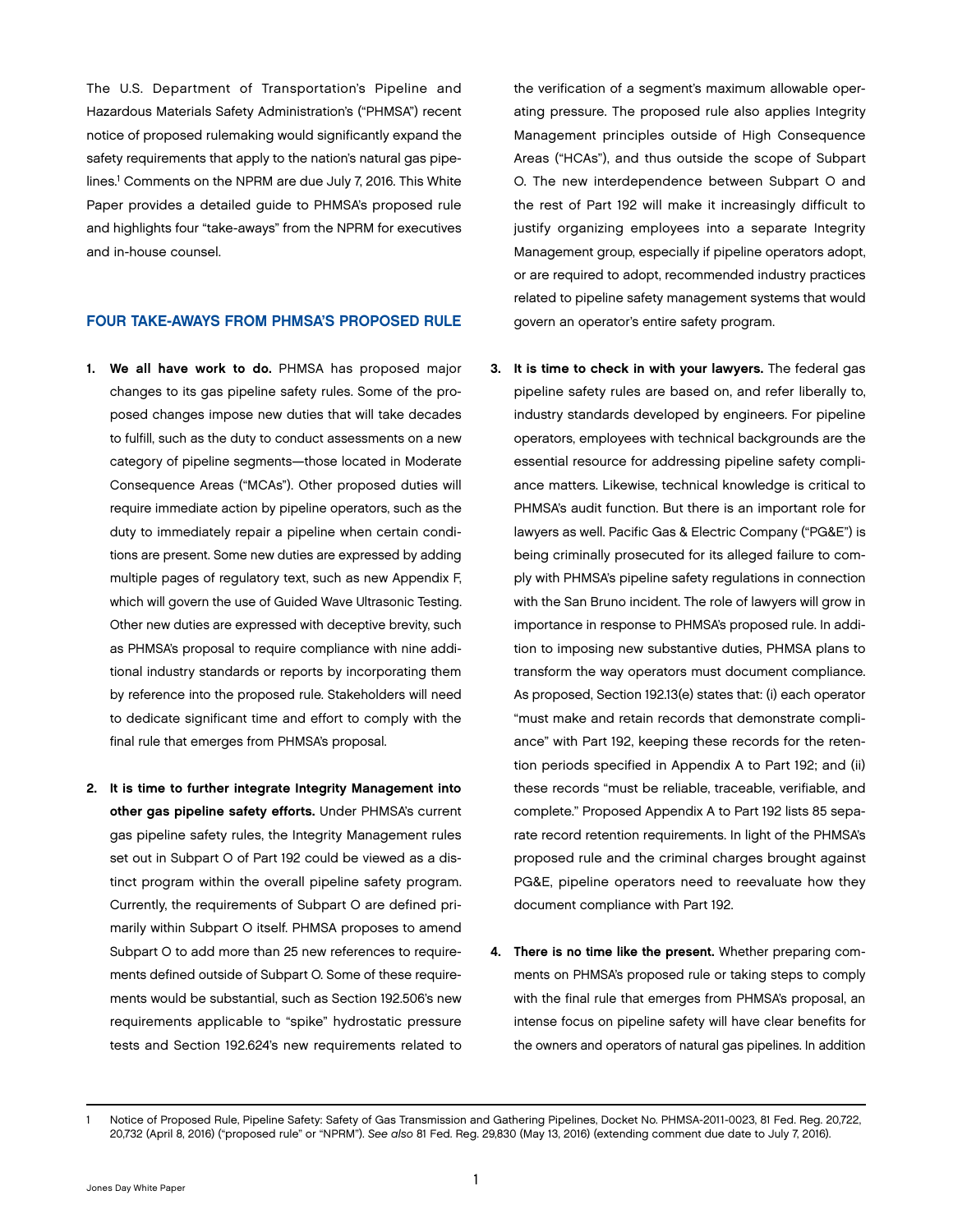<span id="page-3-0"></span>to the proposed rules, the NPRM identifies known regulatory gaps that PHMSA intends to address through future rulemakings. Moreover, future safety incidents may spur congressional or regulatory responses on an industry-wide basis and may give rise to civil or criminal claims against individual pipeline operators. It is difficult to imagine that pipeline safety matters will become less critical in the future.

### A GUIDE TO THE PROPOSED RULE

PHMSA's proposed rule constitutes the primary federal regulatory response to a natural gas pipeline safety incident that occurred in San Bruno, California, on September 9, 2010. Following the San Bruno incident, PHMSA issued an Advanced Notice of Proposed Rulemaking addressing potential changes to its gas pipeline safety rules, the National Transportation Safety Board ("NTSB") issued a report on the incident, and Congress passed the 2011 Pipeline Safety Act.<sup>2</sup> These responses to the San Bruno incident included a wide range of proposals, recommendations, and mandates intended to improve the safety of natural gas pipelines. In addition, the Department of Justice ("DOJ") filed criminal charges against PG&E, the owner and operator of the gas pipeline in question, alleging violations of PHMSA's pipeline safety rules.3

As reflected in PHMSA's proposed rule, the San Bruno incident has raised important questions about the agency's Integrity Management rules.4 Currently, PHMSA's pipeline safety rules are divided into two tiers—one set of rules applies to all gas transmission pipelines, while heightened Integrity Management requirements apply to pipeline segments located within HCAs.

These Integrity Management rules require pipeline operators to: (i) identify each segment of a natural gas transmission pipeline located in an HCA (i.e., an area where a leak or rupture could do the most harm); (ii) develop and implement a "baseline" safety assessment plan that identifies the potential threats to each of these "covered segments"; (iii) prioritize covered segments for assessment; (iv) evaluate preventive and mitigative measures; (v) remediate conditions; and (vi) implement a process for continual evaluation and assessment of the integrity of the covered segment.5

The San Bruno incident also raised questions about how pipeline operators establish and verify the maximum allowable operating pressure, or "MAOP," of pipeline segments, particularly where a pipeline's MAOP was established using the "grandfather" clause. MAOP is an essential element of PHMSA's pipeline safety rules because it defines the highest pressure at which a pipeline can safely operate. The "grandfather" clause allowed pipeline operators to define a pipeline segment's MAOP as the highest actual operating pressure at which the pipeline operated during the five years preceding July 1, 1970.<sup>6</sup> In contrast, for pipeline segments built after this date, MAOP had to be established based on the results of a post-construction hydrostatic pressure test and the design pressure of the weakest element of the pipeline segment.<sup>7</sup>

This *White Paper* discusses the following aspects of PHMSA's proposal:

1. The shift to a three-tiered approach to safety by applying a subset of the Integrity Management requirements to newly defined "Moderate" Consequence Areas.

3 Superseding Indictment, *U.S. v. Pacific Gas and Electric Co.*, No. 3:14-cr-00175 (N.D. Cal. July 30, 2014), ECF No. 22 (the "San Bruno Indictment").

<sup>2</sup> Advanced Notice of Proposed Rulemaking, Pipeline Safety: Safety of Gas Transmission Pipelines, Docket No. PHMSA-2011-0023, 81 Fed. Reg. 53,086 (Aug. 25, 2011) ("ANPRM"); National Transportation Safety Board, *Pacific Gas and Electric Company Natural Gas Transmission Pipeline Rupture and Fire, San Bruno, California, September 9, 2010*, Pipeline Accident Report NTSB/PAR-11/01 (Aug. 30, 2011) (the "NTSB San Bruno Report"); and Pipeline Safety, Regulatory Certainty, and Job Creation Act of 2011, Pub. L. 112-90, 125 Stat. 1904 (2012) ("2011 Pipeline Safety Act").

<sup>4</sup> *See* 49 C.F.R. Part 192, Subpart O. These rules went into effect in 2004. Pipeline Safety: Pipeline Integrity Management in High Consequence Areas, Final Rule, Docket No. RPSA-00-7666, 68 Fed. Reg. 69,788 (Dec. 15, 2003).

<sup>5</sup> 49 C.F.R. § 192.911.

<sup>6</sup> 49 C.F.R. § 192.619(c). The "grandfather" clause was available only when the pipeline segment was "found to be in satisfactory condition, considering its operating and maintenance history[.]" 49 C.F.R. § 192.619(c).

<sup>7</sup> Specifically, for pipeline segments installed after July 1, 1970, the MAOP of a pipeline segment equaled the lowest of the following: (i) a calculation based on the design pressure of the weakest element in the segment; (ii) a calculation based on the results of the segment's post-construction pressure test; (iii) the highest actual operating pressure at which the pipeline operated during the five years preceding November 12, 1970; or (iv) the pressure determined by the operator to be "the maximum safe pressure after considering the history of the segment[.]" 49 C.F.R. § 192.619(a).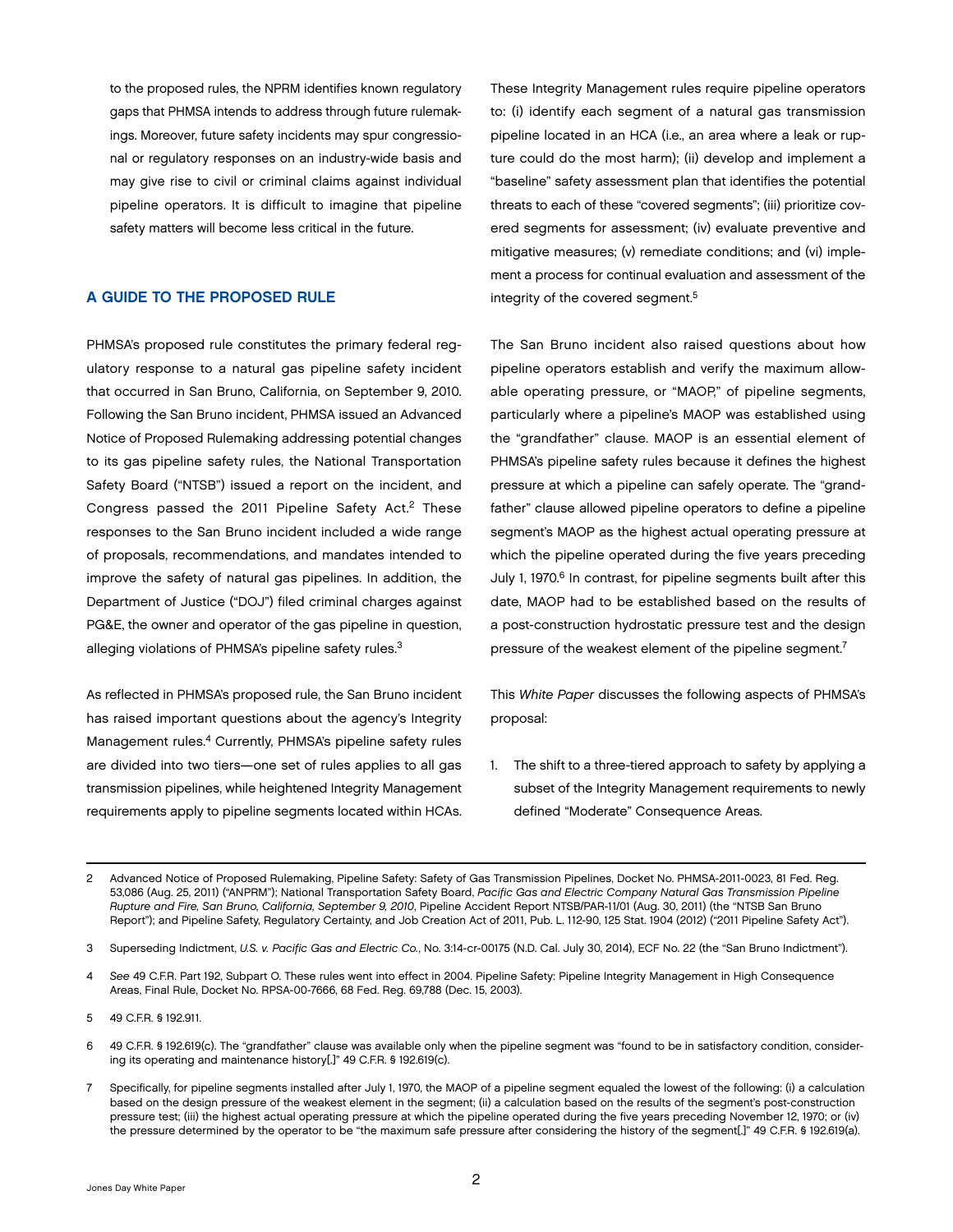- <span id="page-4-0"></span>2. The verification of MAOP, including the treatment of "grandfathered" pipeline facilities, as well as PHMSA's new focus on records retention and verification.
- 3. The strengthening of Integrity Management requirements within HCAs.
- 4. New requirements applicable to all gas pipelines, not just pipelines located in HCAs and MCAs.
- 5. The expansion of requirements applicable to natural gas gathering lines.
- 6. PHMSA's decision to postpone consideration of other potential additions to the gas pipeline safety rules.

## A THREE-TIERED APPROACH TO GAS PIPELINE **SAFETY**

PHMSA's proposed rule distinguishes between three tiers of gas transmission pipelines: (i) those located in HCAs; (ii) those located in MCAs; and (iii) those located outside of HCAs and MCAs. Pipeline segments located in MCAs constitute a middle tier of segments that will be subject to some, but not all, of the requirements that apply to HCAs. The creation of this new tier of pipeline segments reflects PHMSA's policy decision "to apply progressively more protection for progressively greater consequence locations."8 In developing this "middle" tier, PHMSA decided not to simply expand the definition of HCAs such that the full Integrity Management program would apply to more miles of pipeline, which would run counter to a "graded approach" based on risk.9 PHMSA states that its proposal "balances the need to provide additional protections for persons within the potential impact radius" of a pipeline rupture, even though located outside of a defined HCA, "and the

need to prudently apply IM resources in a fashion that continues to emphasize the risk priority of HCAs."10

In proposing the use of MCAs, PHMSA rejected an alternative "tiered" approach, which would have applied less stringent Integrity Management rules to pipelines that operate at less than 30 percent of the line's specified minimum yield strength ("SMYS").11 Rather than use the 30 percent SMYS threshold to define the contours of the entire Integrity Management program, PHMSA's proposal continues to differentiate pipeline segments using the 30 percent SMYS threshold only with respect to specific requirements.12

PHMSA also decided that the creation of MCAs did not eliminate the need for continued reliance on "class" locations. A "class location unit" is an onshore area that extends 220 yards on either side of the centerline of any continuous one-mile length of pipeline as follows: (i) a Class 1 location unit has 10 or fewer buildings intended for human occupancy; (ii) a Class 2 location unit has more than 10 but fewer than 46 buildings intended for human occupancy; (iii) a Class 3 location unit has 46 or more buildings intended for human occupancy or a building or other occupied area within 100 yards of a pipeline occupied by 20 or more persons above a minimum amount of time; and (iv) a Class 4 location unit is one where buildings with four or more stories above ground are prevalent.<sup>13</sup> For various elements of PHMSA's regulations, more extensive safety requirements apply as the "class" location increases. PHMSA proposes to retain distinctions between class location because the concept "is integral to determining MAOPs, design pressures, pipeline repairs, [HCAs], and operating and maintenance inspections and surveillance intervals."14

- 10 NPRM, 81 Fed. Reg. at 20,743.
- 11 NPRM, 81 Fed. Reg. at 20,743.

- 13 49 C.F.R. § 192.5.
- 14 NPRM, 81 Fed. Reg. at 20,743.

<sup>8</sup> NPRM, 81 Fed. Reg. at 20,732.

<sup>9</sup> NPRM, 81 Fed. Reg. at 20,732.

<sup>12</sup> *See, e.g.*, Proposed § 192.506(a), 81 Fed. Reg. at 20,830 (requiring a "spike" pressure test if certain integrity management threats are present on a line that is operated at 30% or more of SMYS); Proposed § 192.710(c)(8), 81 Fed. Reg. at 20,838 (for new integrity assessment requirements outside of HCAs, establishing separate inspection requirements applicable to a segment with an MAOP less than 30% of SMYS (a "low stress segment") for purposes of assessing the threats of external corrosion and internal corrosion ); and 49 C.F.R. § 192.939 (2015) (authorizing different integrity management reassessment intervals for segments, depending on the percentage of SMYS at which the segment operates).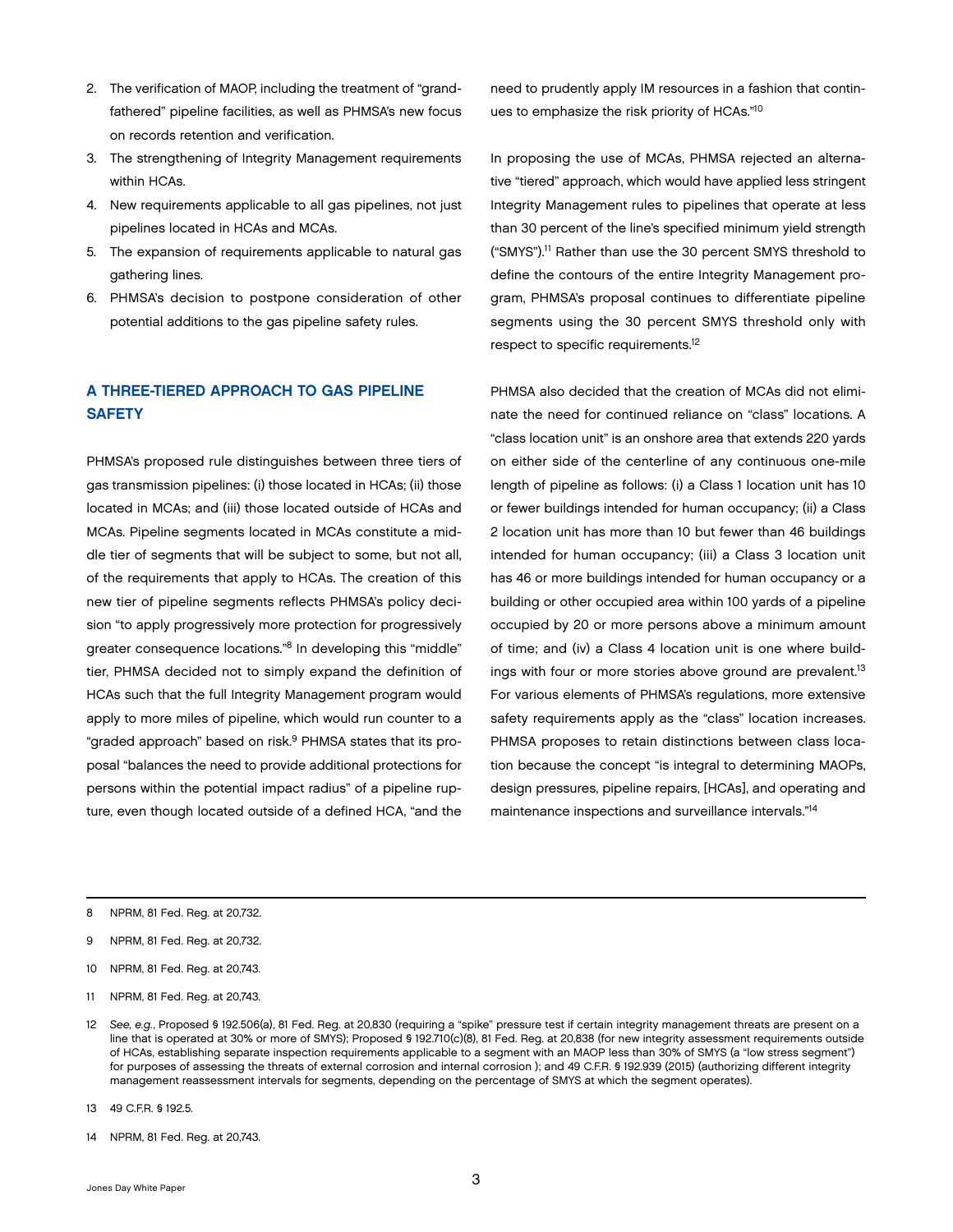<span id="page-5-0"></span>Because a class location unit is an area along "any contiguous 1-mile" length of a pipeline, a cluster of 46 or more buildings near one point on a pipeline can result in two miles of pipeline being classified as a Class 3 location. In contrast, an operator has the option of defining an HCA with more precision. An operator is permitted to define an HCA as the area within a "potential impact circle" containing: (i) 20 or more buildings intended for human occupancy (with some exceptions); or (ii) an "identified site."15 The purpose of a "potential impact circle" is to define the area around each potential point of failure along a pipeline that could be affected if the pipeline ruptures. Thus, the potential impact circle relies on a "potential impact radius," which is measured using a formula that takes into account the maximum allowable operating pressure and the nominal diameter of the pipeline segment.16 Alternatively, an operator has the option to define HCAs in a way that includes all pipelines within a Class 3 or 4 location.<sup>17</sup>

Conceptually, an "identified site" is an alternative way to identify areas where people are likely to be present, and thus affected by a pipeline rupture. An identified site means: (i) an outside area or open structure that is occupied by 20 or more persons on at least 50 days in any 12-month period, such as a beach, playground, or camping ground; (ii) a building that is occupied by 20 or more persons on at least five days a week for 10 weeks in any 12-month period, such as religious facilities, office buildings, community centers, or general stores; or (iii) a facility occupied by persons who are confined, are of impaired mobility, or would be difficult to evacuate, such as a hospital, prison, school, or retirement facility.18 Thus, whereas a "class location" is a broad designation that corresponds only roughly to a location where a rupture could do serious harm, operators

have the option to define an HCA more precisely to identify a pipeline segment whose rupture could do the most harm.

#### Definition of "Moderate Consequence Areas"

PHMSA proposes to define an MCA using a modified version of the criteria used to define an HCA. A point along a pipeline segment is within an MCA if the "potential impact circle" around that point contains: (i) five or more buildings intended for human occupancy (with some exceptions) (as compared to 20 or more such buildings when defining an HCA); (ii) an "occupied site"; or (iii) "a right-of-way for a designated interstate, freeway, expressway, and other principal 4-lane arterial roadway" as defined by the Federal Highway Administration.<sup>19</sup> An "occupied site" includes: (i) an outside area or open structure that is occupied by five or more persons on at least 50 days in any 12-month period, such as a beach, playground, or camping ground (as compared to 20 or more persons when defining an HCA); or (ii) a building that is occupied by five or more persons on at least five days a week for 10 weeks in any 12-month period, such as religious facilities, office buildings, community centers, or general stores (as compared to 20 or more persons when defining an HCA).<sup>20</sup> Any area within an MCA that meets the more selective HCA criteria remains a "covered segment" subject to PHMSA's Integrity Management rules.

## Integrity Management Requirements for Pipeline Segments in Moderate Consequence Areas

PHMSA proposes to add Section 192.710, which would require integrity assessments of onshore transmission pipelines located outside of an HCA but within a Class 3 or a Class 4 location or an MCA (but only if the segment can accommodate inspection by means of an instrumented in-line inspection tool,

20 Proposed § 192.3, 81 Fed. Reg. at 20,826.

<sup>15</sup> 49 C.F.R. § 192.903.

<sup>16 49</sup> C.F.R. § 192.903.

<sup>17</sup> 49 C.F.R. § 192.903. Under this second method, an operator can define an HCA as: (i) a Class 3 or 4 location; (ii) any area in a Class 1 or 2 location where the pipeline segment's "potential impact radius" is greater than 660 feet (200 meters), and the area within a potential impact circle contains 20 or more buildings intended for human occupancy; or (iii) any area in a Class 1 or 2 location where the pipeline segment's "potential impact circle" contains an identified site. *Id.*

<sup>18</sup> 49 C.F.R. § 192.903.

<sup>19</sup> Proposed § 192.3, 81 Fed. Reg. at 20,826.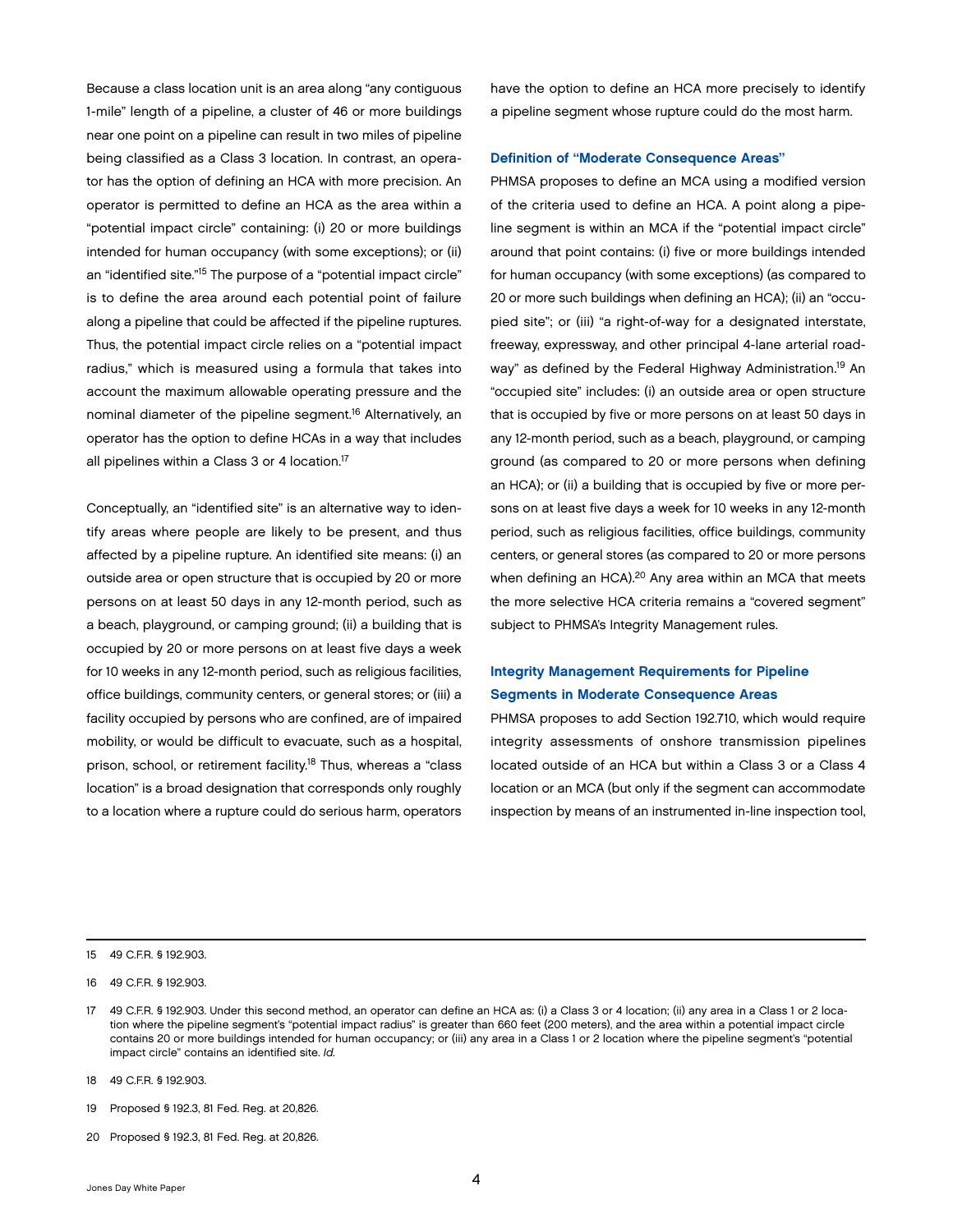<span id="page-6-0"></span>i.e., a "smart pig").<sup>21</sup> A "smart pig" is a "device placed inside the pipeline to measure the thickness of the pipeline walls" and that "ultrasonically or electromagnetically detects defects in a pipe."22 For a pipeline segment subject to new Section 192.710, the operator must perform the initial assessments within 15 years of the rule's effective date and must perform periodic reassessments every 20 years thereafter.23

To perform an assessment, an operator must select one of the following methods: an internal inspection tool, a Subpart J pressure test, a "spike" hydrostatic pressure test, Guided Wave Ultrasonic Testing ("GWUT"), direct assessment,<sup>24</sup> or another "technology or technologies" that an operator "demonstrates can provide an equivalent understanding of the line pipe for each of the threats to which the pipeline is susceptible."25 With a few adjustments, these are the same assessment methods applicable to covered segments within HCAs under PHMSA's Integrity Management rules, as those rules would be revised by the NPRM. As is true under the Integrity Management rules, under Section 192.710, an operator must select an assessment method "capable of identifying anomalies and defects associated with each of the threats to which the pipeline is susceptible[.]"26 In lieu of a new assessment, an operator is permitted to rely on a prior assessment if the assessment meets the requirements for in-line inspection defined in the Integrity Management rules.<sup>27</sup>

As discussed below, the proposed rule also requires pipelines operators to verify the MAOP of pipeline segments within MCAs in certain circumstances.

## Implications of Establishing a Middle "Moderate" Tier of Pipeline Safety Requirements

Several aspects of the new Section 192.710 are intended to partially mitigate the burdens of the new requirement. First, the new integrity assessments would be required for a segment in an MCA only if the segment can accommodate inspection by means of a smart pig. Second, the schedule for assessing pipeline segments within MCAs would be longer than the schedule for assessing "covered segments" within HCAs. Third, there is a separate set of inspection requirements applicable to a segment with an MAOP less than 30 percent of SMYS (a "low stress segment") for purposes of assessing the threats of external corrosion and internal corrosion.28

PHMSA states that its proposal for MCAs is comparable to the 2012 voluntary commitment made by members of the Interstate Natural Gas Association of America ("INGAA"), and that this similarity "shows a common understanding of the importance of this issue and a path towards a solution."29 INGAA's commitment would extend the application of Integrity Management principles in four stages, which would result, by 2030, in applying Integrity Management principles to 100 percent of INGAA pipeline mileage along which people live, work, or congregate (which is 80 percent of INGAA's total pipeline mileage).30 After 2030, Integrity Management principles would be extended to the 20 percent of pipeline mileage where no population resides. It appears that PHMSA's new MCA requirements are being imposed in addition to INGAA's voluntary commitments rather than as a replacement for those commitments.<sup>31</sup>

- 23 Proposed § 192.710(b)(1), 81 Fed. Reg. at 20,838.
- 24 Proposed § 192.71(c)(6), 81 Fed. Reg. at 20,838.
- 25 Proposed § 192.710(c)(7), 81 Fed. Reg. at 20,838.
- 26 Proposed § 192.710(c), 81 Fed. Reg. at 20,838.
- 27 Proposed § 192.710(b)(2), 81 Fed. Reg. at 20,838 (referencing in-line inspection requirements in proposed § 192.921(a)(1)).
- 28 Proposed § 192.710(c)(8), 81 Fed. Reg. at 20,838. The NPRM's requirements for pipelines operating at stress levels of less than 30% of SMYS are based on technical information provided in the Interstate Natural Gas Association of America/American Gas Association Final Report No. 13–180, Leak vs. Rupture Thresholds for Material and Construction Anomalies, December 2013. NPRM, 81 Fed. Reg. at 20,813.
- 29 NPRM, 81 Fed. Reg. at 20,731.
- 30 NPRM, 81 Fed. Reg. at 20,730.
- 31 *See*, *e.g.*, NPRM, 81 Fed. Reg. at 20,731 ("Given INGAA's commitment, feedback from the ANPRM, the results of incident investigations, and IM considerations, PHMSA has determined it is appropriate to improve aspects of the current IM program").

<sup>21</sup> Proposed § 192.710, 81 Fed. Reg. at 20,838-39.

<sup>22</sup> 8-S Williams & Meyers, Oil and Gas Law (LexisNexis Matthew Bender 2015) (citing *Township of Piscataway v. Duke Energy*, 488 F.3d 203, 211 (3rd Cir. 2007) and General Accounting Office, [Trans-Alaska Pipeline](http://gao.gov/assets/160/150889.pdf) 100 (GAO/RCED-91-89, July 19, 1991).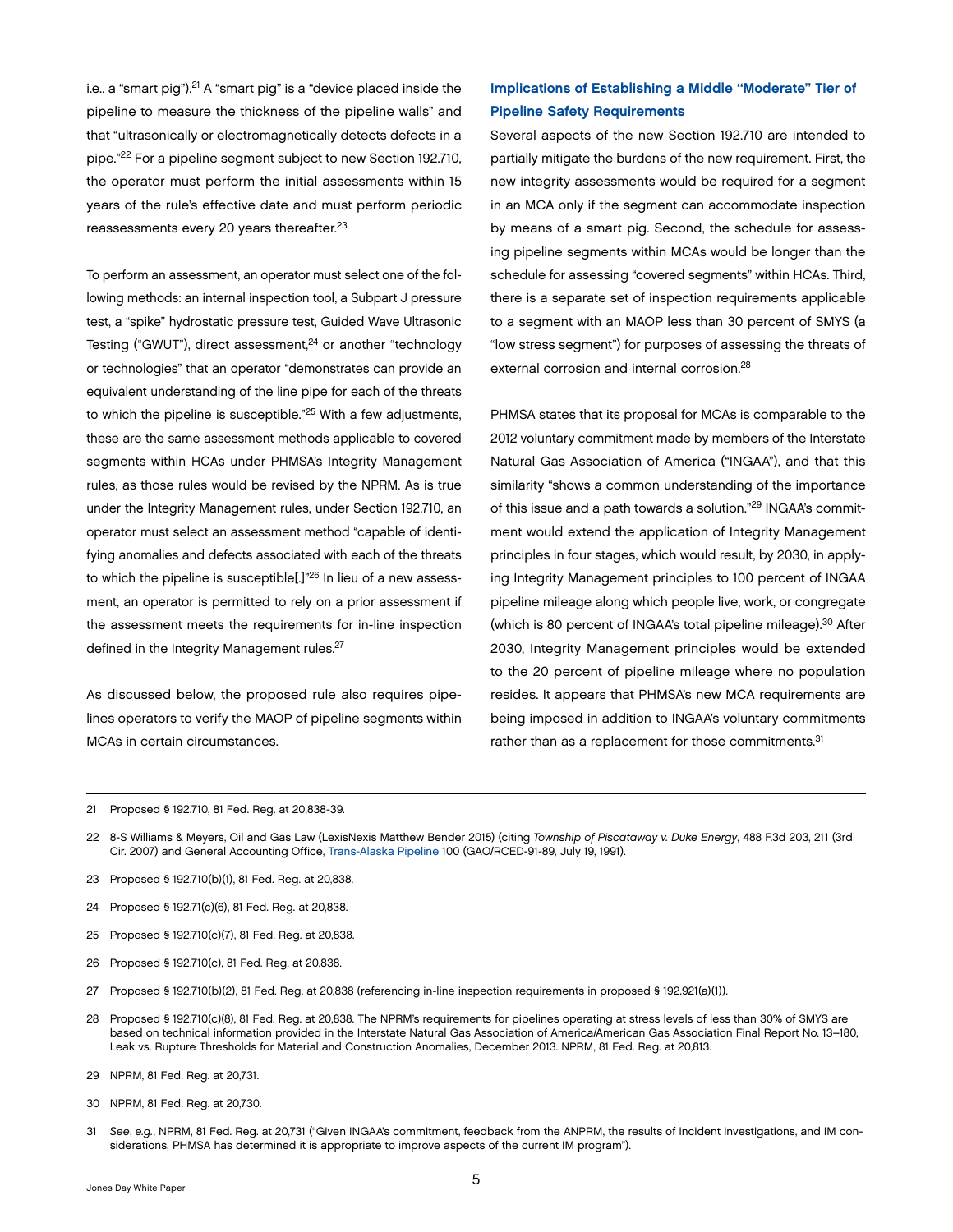## <span id="page-7-0"></span>MAOP VERIFICATION AND TREATMENT OF "GRANDFATHERED" PIPELINE FACILITIES

The San Bruno incident occurred on a pipeline segment installed before 1970 with an MAOP that had been established pursuant to the so-called "grandfather" clause.<sup>32</sup> The NTSB's report on the San Bruno incident concluded that, "if the grandfathering of older pipelines had not been permitted," then the line in question "would have undergone a hydrostatic pressure test that would likely have exposed the defective pipe that led to this accident."33 Relying on PHMSA statistics, the NTSB report stated that approximately 61 percent of onshore gas transmission pipelines (about 180,000 miles) were installed prior to 1970, and therefore operators had the option to establish the MAOP on these lines using the grandfather clause.<sup>34</sup> The NTSB recommended that PHMSA eliminate the grandfather clause and require that all gas transmission pipelines constructed before 1970 be subjected to a hydrostatic pressure test that incorporates a "spike" test.<sup>35</sup>

The 2011 Pipeline Safety Act directed the Department of Transportation to: (i) require each operator of gas transmission lines with insufficient records to "reconfirm" the MAOP for the line "as expeditiously as economically feasible," and (ii) "determine what actions are appropriate for the pipeline owner or operator to take to maintain safety until" the MAOP is confirmed.36 In two Advisory Bulletins, PHMSA advised pipeline operators that the Integrity Management rules recognize that "each pipeline is unique and has its own specific risk profile" that depends on

the specific facts related to that pipeline, and that one of the "fundamental tenets of the IM program is that pipeline operators must be aware of the physical attributes of their pipeline as well as the physical environment that it transverses."37 If the required information "is unknown, or unknowable, a more conservative approach to operation is dictated." Moreover, with respect to data relied on to establish a pipeline segment's MAOP, the operator must ensure that the records used are "reliable, traceable, verifiable, and complete."38 In 2012, PHMSA revised one of its annual reporting forms to require operators to identify the total amount of pipeline mileage for which the operator's MAOP data was incomplete, broken down by class location and by whether the line was within an HCA.39

## Scope and Deadlines for PHMSA's Proposed MAOP Verification Requirement

To address MAOP verification, PHMSA proposes a new regulation, Section 192.624, which would apply to onshore steel transmission pipelines if two conditions are met. First, the pipeline segment must be located in: (i) an HCA; (ii) a Class 3 or Class 4 location; or (iii) an MCA (if the MCA segment can accommodate inspection by an in-line "smart pig").<sup>40</sup> Second, the pipeline segment must: (i) have experienced a "reportable inservice incident, as defined in § 191.3, since its most recent successful subpart J pressure test," as the result of certain types of defects listed in the regulation; <sup>41</sup> (ii) lack "reliable, traceable, verifiable, and complete" records of a Subpart J pressure test; or (iii) have an MAOP established using Section 192.619(c)'s "grandfather" clause.42

- 32 49 C.F.R. § 192.619(a)(3).
- 33 NTSB San Bruno Report at 106-07.
- 34 NTSB San Bruno Report at 35.
- 35 NTSB San Bruno Report at 35; NTSB Recommendation P-11-14, at 129.
- 36 2011 Pipeline Safety Act, § 23, 125 Stat. at 1918, codified at 49 U.S.C. § 60139.
- 37 PHMSA Advisory Bulletin 11-01, "Pipeline Safety: Establishing Maximum Allowable Operating Pressure or Maximum Operating Pressure Using Record Evidence, and Integrity Management Risk Identification, Assessment, Prevention, and Mitigation," Docket No. PHMSA-2010-0381, 76 Fed. Reg. 1504 (Jan. 10 2011).
- 38 PHMSA Advisory Bulletin 12-06, "Pipeline Safety: Verification of Records," Docket No. PHMSA-2012-0068, 77 Fed. Reg. 26,822 (May 7, 2012).
- 39 *See* Form PHMSA F 7100.2-1. *See* Notice and Request for Comments, Docket No. PHMSA-2012-0024, 77 Fed. Reg. 58,616, 58,618-20 (Sept. 21, 2012) (discussing the addition of Parts Q and R to the Form PHMSA F 7100.2-1, and explaining that these changes were made to comply with Section 23 of the 2011 Pipeline Safety Act).
- 40 Proposed §192.624(a), 81 Fed. Reg. at 20,833-34.
- 41 Proposed §192.624(a)(1), 81 Fed. Reg. at 20,834. The regulation lists incidents due to "an original manufacturing-related defect, a construction-, installation-, or fabrication-related defect, or a cracking-related defect, including, but not limited to, seam cracking, girth weld cracking, selective seam weld corrosion, hard spot, or stress corrosion cracking[.]"
- 42 Proposed §192.624(a), 81 Fed. Reg. at 20,833-34.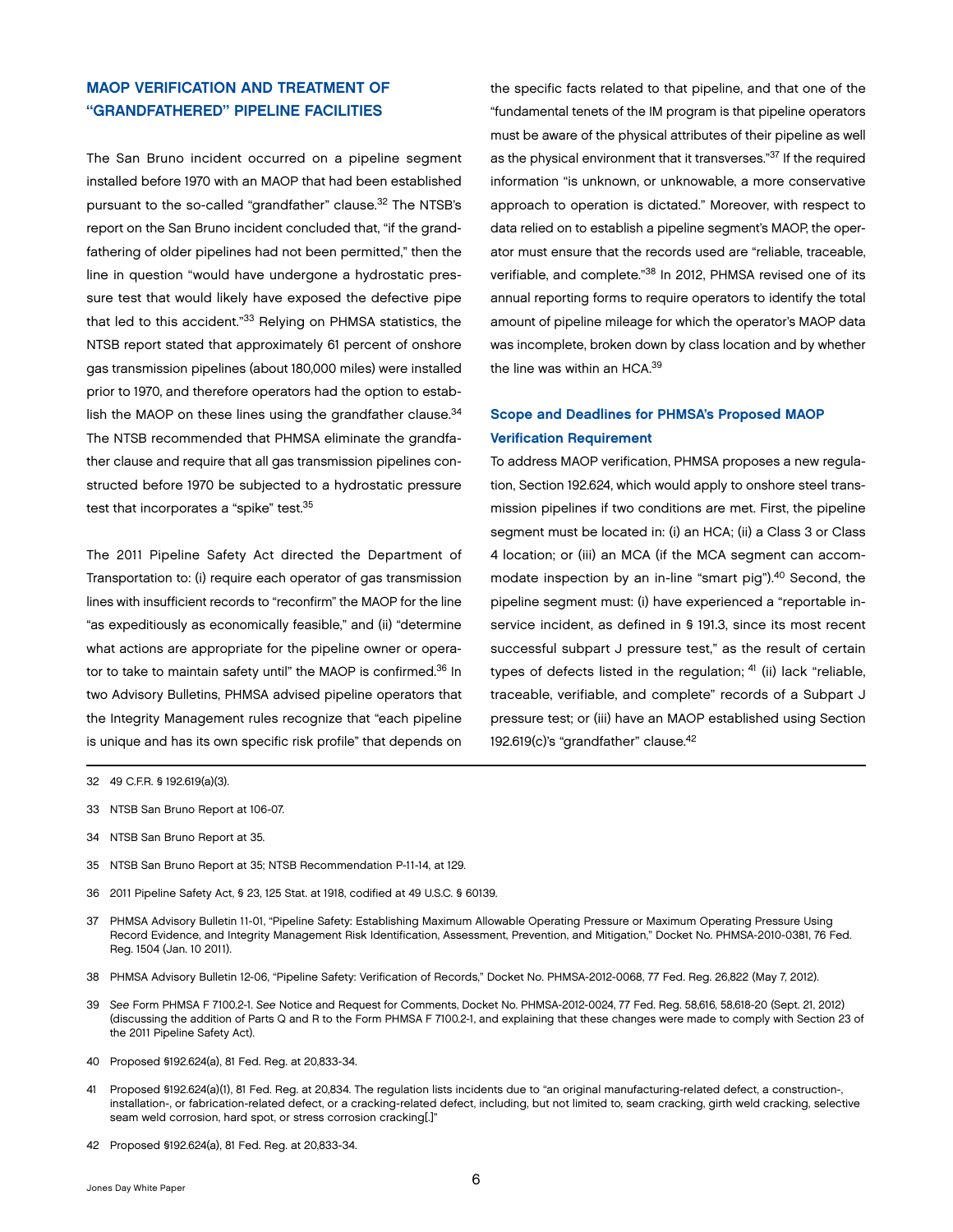<span id="page-8-0"></span>An operator must comply with the MAOP verification requirement according to the following schedule, which counts from the effective date of new Section 192.624: (i) within one year, "develop and document a plan for completion of all actions" required by new Section 192.624; (ii) within eight years, complete all required actions on at least 50 percent of the mileage of the locations covered by the new rule; and (iii) within 15 years, complete the required actions on the remaining mileage of those locations.43

#### Methods for Determining MAOP

For a pipeline segment subject to new Section 192.624, an operator must establish MAOP using one of the following methods: (i) pressure test; (ii) pressure reduction; (iii) Engineering Critical Assessment ("ECA"); (iv) pipe replacement; (v) pressure reduction for a segment with a small potential impact radius; or (vi) alternative technology.44 Each of these MAOP verification methods is subject to specific requirements and limitations set out in proposed Section 192.624(c). Two of these methods, pressure tests and Engineering Critical Assessments, are discussed in more detail here.

A pressure test (sometimes referred to as a "hydrostatic" pressure test) requires filling a pipeline with a test medium, pressurizing the segment up to a target (or test) pressure level, and maintaining the pressure at or above the test level for at least eight hours.45 Under the proposed rule, to establish MAOP, the test pressure must be equal to at least the segment's MAOP divided by 1.25 (or divided by 1.50 if the segment is located in a Class 3 or 4 location).46 A Section 192.506 "spike" pressure test must be conducted if the pipeline segment: (i) "includes

legacy pipe or was constructed using legacy construction techniques," or (ii) the pipeline "has experienced an incident, as defined by § 191.3, since its most recent successful subpart J pressure test," due to a list of defects with problematic causes.47 Like an ordinary pressure test, a "spike" pressure test maintains a specified pressure level (referred to as the "baseline" test pressure) for at least eight hours. After the baseline test pressure stabilizes, and within the first two hours of the eight-hour test interval, the test pressure "must be raised (spiked) to a minimum of the lesser of 1.50 times MAOP or 105 percent SMYS," and this spiked pressure level must be maintained for at least 30 minutes.<sup>48</sup>

The current pipeline safety regulations do not allow operators to use an Engineering Critical Assessment when establishing or assessing a pipeline segment's integrity. The proposed rule allows this method, which is an "analytical procedure, based on fracture mechanics principles, relevant material properties (mechanical and fracture resistance properties), operating history, operational environment, in-service degradation, possible failure mechanisms, initial and final defect sizes, and usage of future operating and maintenance procedures to determine the maximum tolerable sizes for imperfections."49 The ECA must: (i) "assess threats, loading, and operational conditions relevant to those threats, such as rights-of-way, mechanical and fracture properties, in-service degradation or failure processes, and initial and final defect size relevance"; and (ii) "quantify the coupled effects of any defect in the pipeline."<sup>50</sup>

The ECA also must: (i) "integrate and analyze" the results of any documentation of the pipeline segment's constituent material, if

45 49 C.F.R. § 192.505.

46 Proposed § 192.624(c)(1)(i), 81 Fed. Reg. at 20,834. *See also* Proposed § 192.619(a)(2)(ii), 81 Fed. Reg. at 20,833, or 49 C.F.R. § 192.620(a)(2)(ii).

- 47 Proposed § 192.624(c)(1)(ii), 81 Fed. Reg. at 20,834. The defects listed in Proposed § 192.624(c)(1)(ii) are functionally identical to the defects listed in Proposed § 192.624(a).
- 48 Proposed § 192.506, 81 Fed. Reg. 20,830-31.
- 49 Proposed § 192.624(c)(3), 81 Fed. Reg. at 20,835.
- 50 Proposed § 192.624(c)(3), 81 Fed. Reg. at 20,835.

<sup>43</sup> Proposed § 192.624(b), 81 Fed. Reg. at 20,834. Upon "submittal of a notification" to the Associate Administrator of the Office of Pipeline Safety, an operator may request an extension of these two deadlines by up to one year if the delay is the result of "operational" or "environmental" constraints.

<sup>44</sup> Proposed § 192.624(c), 81 Fed. Reg. at 20,834-36. An operator can use the alternative technology method only if it provides PHMSA at least 180 days advance notice and obtains a "no objection letter" from PHMSA's Associate Administrator of Pipeline Safety. As part of this notice, the operator must submit an "alternative technical evaluation," the requirements of which are described in the proposed regulation. Proposed § 192.624(c) (6), 81 Fed. Reg. at 20,836-37. The regulation imposes additional requirements that the operator must satisfy when submitting an alternate technology notice to PHMSA. Proposed § 192.624(c)(6)(i)-(xi), 81 Fed. Reg. at 20,837.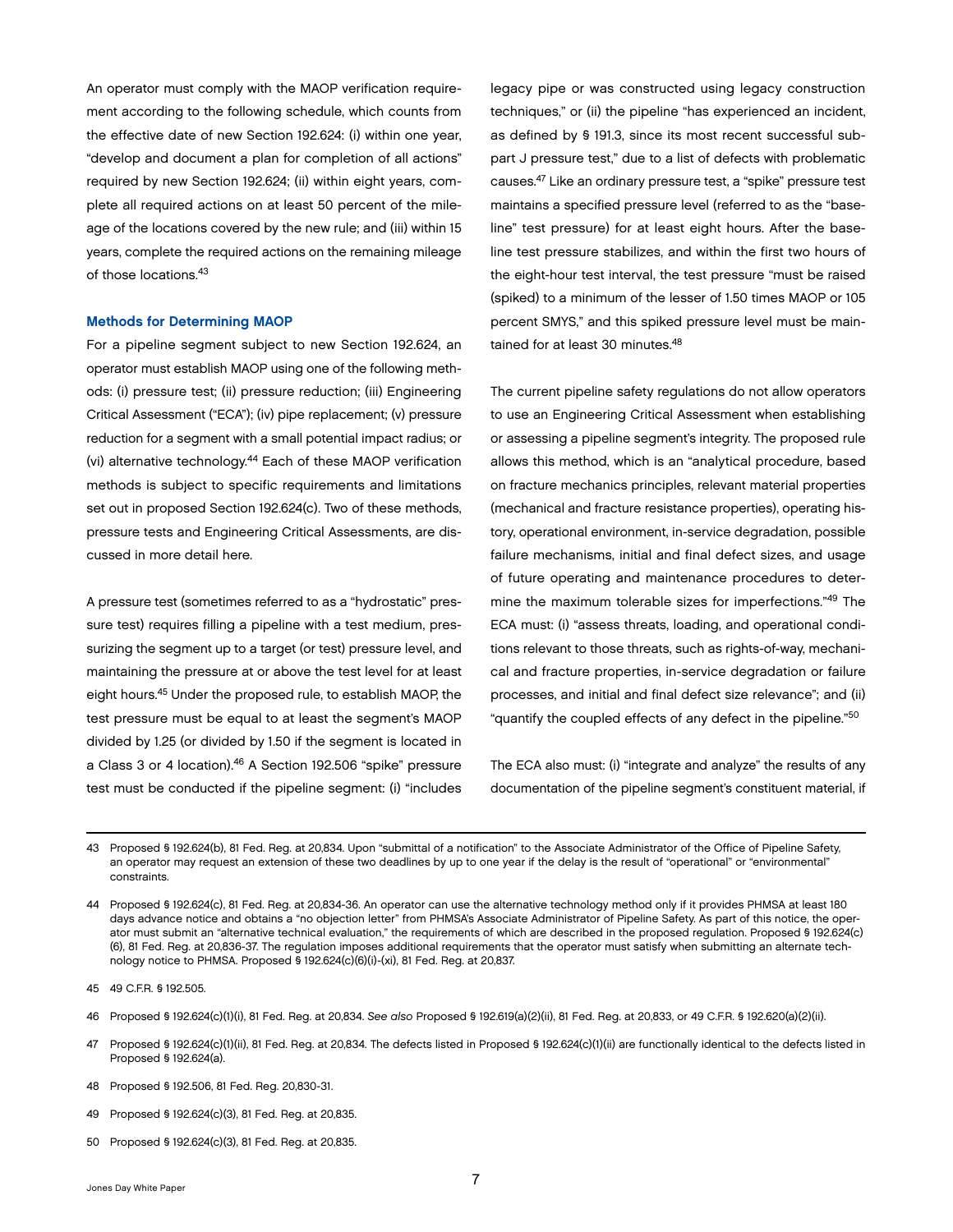<span id="page-9-0"></span>the segment was subject to Section 192.607's "material verification" requirement, as well as integrate and analyze the results of other tests and assessments listed in the regulation; (ii) analyze any "cracks or crack-like defects remaining in the pipe, or that could remain in the pipe, to determine the predicted failure pressure" using the "techniques and procedures" in three Battelle Final Reports incorporated by reference into the regulation or using "other technically proven methods," and meeting other requirements included in the regulation; (iii) analyze any "metal loss defects not associated with a dent including corrosion, gouges, scrapes or other metal loss defects that could remain in the pipe to determine the predicted failure pressure" using a method that meets the requirements included in the regulation, including the use of certain conservative assumptions; and (iv) analyze "interacting defects to conservatively determine the most limiting predicted failure pressure for such defects."51 The ECA must establish the pipeline segment's MAOP at the lowest predicted failure pressure "for any known or postulated defect, or interacting defects, remaining in the pipe" divided by 1.25 (or by 1.50 if the segment is located in a Class 3 or 4 location).<sup>52</sup>

For line segments that do not have records of a Subpart J pressure test, an operator using the ECA method must develop and implement an in-line inspection program that can detect "wall loss, deformation from dents, wrinkle bends, ovalities, expansion, seam defects including cracking and selective seam weld corrosion, longitudinal, circumferential and girth weld cracks, hard spot cracking, and stress corrosion cracking."53 The operator, at "a minimum," must conduct an assessment using a "high resolution magnetic flux leakage" tool, a "high resolution deformation" tool, and either an "electromagnetic acoustic transducer" tool or an "ultrasonic testing" tool.54 Rather than use these tools, however, an operator may use

"other technology" if: (i) it is "validated by a subject matter expert in metallurgy and fracture mechanics to produce an equivalent understanding of the condition of the pipe"; and (ii) the operator provides PHMSA at least 180 days' advance notice and obtains a "no objection letter" from PHMSA's Associate Administrator of Pipeline Safety.55 The proposed regulation lists numerous other requirements applicable to the ECA-related inline inspection program, including the requirement that inspections be performed in accordance with Section 192.493.<sup>56</sup>

## Fracture Mechanics Modeling for Failure Stress and Crack Growth Analysis

Proposed Section 192.624(d) states that, if a pipeline operator "has reason to believe any pipeline segment contains or may be susceptible to cracks or crack-like defects" based on "any … available information about the pipeline," then the operator "must perform fracture mechanics modeling for failure stress pressure and crack growth analysis to determine the remaining life of the pipeline" at MAOP based on the "applicable test pressures" in accordance with the new rule applicable to "spike" pressure tests.<sup>57</sup> This modeling must take into account "the remaining crack flaw size in the pipeline segment, any pipe failure or leak mechanisms identified during pressure testing, pipe characteristics, material toughness, failure mechanism for the microstructure (ductile and brittle or both), location and type of defect, operating environment, and operating conditions including pressure cycling."58

Proposed Section 192.624(d) specifies other criteria governing the performance of fracture mechanics modeling. For example, when the "strength and toughness" of a pipeline's constituent material and the limits on the range of the material's strength and toughness "are unknown," then the analysis "must assume

- 52 Proposed § 192.624(c)(3)(i)(E), 81 Fed. Reg. at 20,835.
- 53 Proposed § 192.624(c)(3)(iii), 81 Fed. Reg. at 20,835-36.
- 54 Proposed § 192.624(c)(3)(iii), 81 Fed. Reg. at 20,835-36.
- 55 Proposed § 192.624(c)(3)(iii)(A), 81 Fed. Reg. at 20,836.
- 56 Proposed § 192.624(c)(3)(iii)(B)-(G), 81 Fed. Reg. at 20,836.
- 57 Proposed § 192.624(d), 81 Fed. Reg. at 20,837-38 (referencing Proposed § 192.506).
- 58 Proposed § 192.624(d)(1), 81 Fed. Reg. at 20,837.

<sup>51</sup> Proposed § 192.624(c)(3)(i)(A)–(D), 81 Fed. Reg. at 20,835; [Battelle's Experience with ERW and Flash Welding Seam Failures: Causes and](http://www.carkw.com/wp-content/uploads/2013/10/9.20.12-Report-on-ERW-and-Flash-weld-seams.pdf)  [Implications](http://www.carkw.com/wp-content/uploads/2013/10/9.20.12-Report-on-ERW-and-Flash-weld-seams.pdf) (Task 1.4); Battelle Memorial Institute, ''Models for Predicting Failure Stress Levels for Defects Affecting ERW and Flash-Welded Seams'' (Subtask 2.4); Battelle Final Report No. 13–021, ''Predicting Times to Failures for ERW Seam Defects that Grow by Pressure Cycle Induced Fatigue (Subtask 2.5).''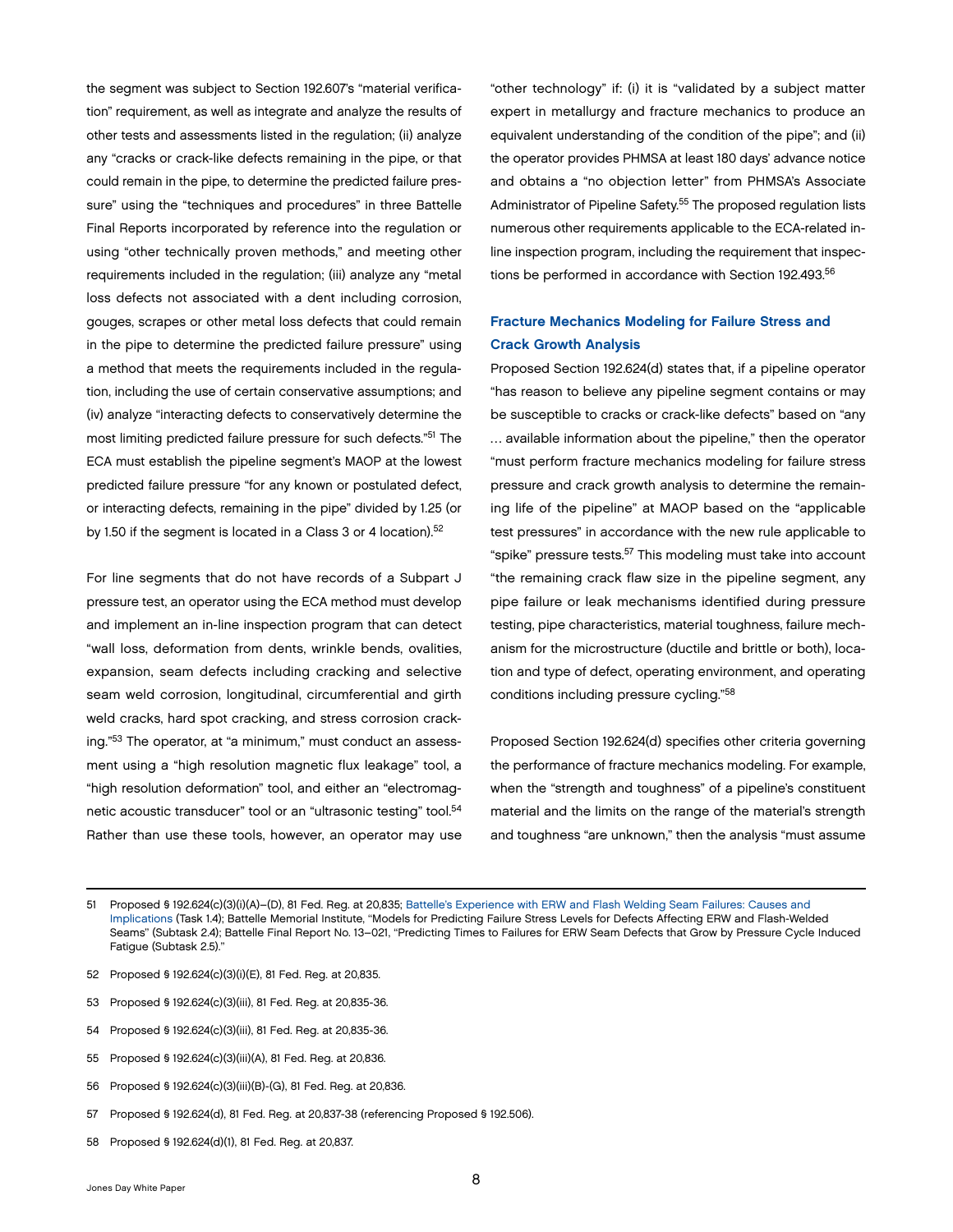<span id="page-10-0"></span>material strength and fracture toughness levels corresponding to the type of assessment being performed."59 In this situation, for an assessment using a pressure test, the analysis must use "a full size equivalent Charpy upper-shelf energy level of 120 ft-lb and a flow stress equal to the minimum specified ultimate tensile strength of the base pipe material," while other requirements apply to modeling related to an in-line assessment.<sup>60</sup>

If the fracture mechanics analysis predicts the "remaining life" for a pipeline segment to be five years or less, then, within one year of the analysis, the operator must establish MAOP by performing a pressure test in accordance with Section 192.624(c) (1) or by reducing MAOP in accordance with Section 192.624(c) (2).61 In addition, the operator must reevaluate the pipeline segment's "remaining life" no later than before 50 percent of the remaining life has expired, or 15 years. As part of this reevaluation, the operator must "determine and document if further pressure tests or use of other methods are required[.]" If the analysis shows that a 50 percent "remaining life" approach does not "give a sufficient safety factor based upon technical evaluations then a more conservative remaining life safety factor must be used." 62 Finally, this fracture mechanics analysis "must be reviewed and confirmed by a subject matter expert in both metallurgy and fracture mechanics."63

#### Implications of PHMSA's Approach to MAOP Verification

Hydrostatic pressure testing is the most accurate way to assess certain types of risks at specified MAOP levels, but it the most expensive way to verify the MAOP of an in-service pipeline segment, in part because the line must be shut down during the test.<sup>64</sup> In-line "smart pig" tools represent a less expensive assessment method, but these tools cannot navigate some pipeline segments because of the segment's

physical configuration. Under the existing rules, "direct assessment" is the only other preapproved assessment method. But direct examination is capable of evaluating only certain types of risks to a pipeline segment and cannot be used to evaluate other types of risks.

The proposed rule includes measures intended by PHMSA to mitigate the costs associated with MAOP verification. Most notably, the Engineering Critical Assessment method has the potential to evolve into a method that verifies MAOP more cost-effectively than pressure testing. But as the discussion above shows, the ECA method is highly technical, highly complex, requires support from highly qualified subject matter experts, and has never been deployed as contemplated by the proposed rule.

In addition, MAOP verification is required in an MCA pipeline segment only if the segment can accommodate an in-line "smart pig." In other words, an MCA segment is covered by the MAOP verification rule only if the segment can be evaluated using one of the tools that is less expensive than pressure testing.

The MAOP verification rule also emphasizes records retention. Section 192.624(f) states that each operator "must keep for the life of the pipeline reliable, traceable, verifiable, and complete records of the investigations, tests, analyses, assessments, repairs, replacements, alterations, and other actions made in accordance with the requirements of this section."65 The phrase "reliable, traceable, verifiable, and complete" does not exist in the current regulations. In the NPRM, PHMSA proposes to include this phrase in eight regulations.<sup>66</sup> As proposed, Section 192.13(e) states that: (i) each operator "must make and retain records that demonstrate compliance" with Part 192, keeping

- 60 Proposed § 192.624(d)(1)(i)-(ii), 81 Fed. Reg. at 20,837.
- 61 Proposed § 192.624(d)(4), 81 Fed. Reg. at 20,838.
- 62 Proposed § 192.624(d)(5), 81 Fed. Reg. at 20,838.
- 63 Proposed § 192.624(d)(6), 81 Fed. Reg. at 20,838.
- 64 *See* NPRM, 81 Fed. Reg. at 20789-91, 20798-800.
- 65 Proposed § 192.624(f), 81 Fed. Reg. at 20,838.
- 66 *See* Proposed §§ 192.13(e), 192.485(c), 192.607, 192.619(f), 192.624, 192.713, 192.929, and 192.933, 81 Fed. Reg. at 20,828, 20,830, 20,831, 20,833, 20,834, 20,839, 20,845, 20,846. *See also* Proposed §192.917 (requiring use of objective, traceable, verified, and validated information), 81 Fed. Reg. 20,841.

<sup>59</sup> Proposed § 192.624(d)(1), 81 Fed. Reg. at 20,837.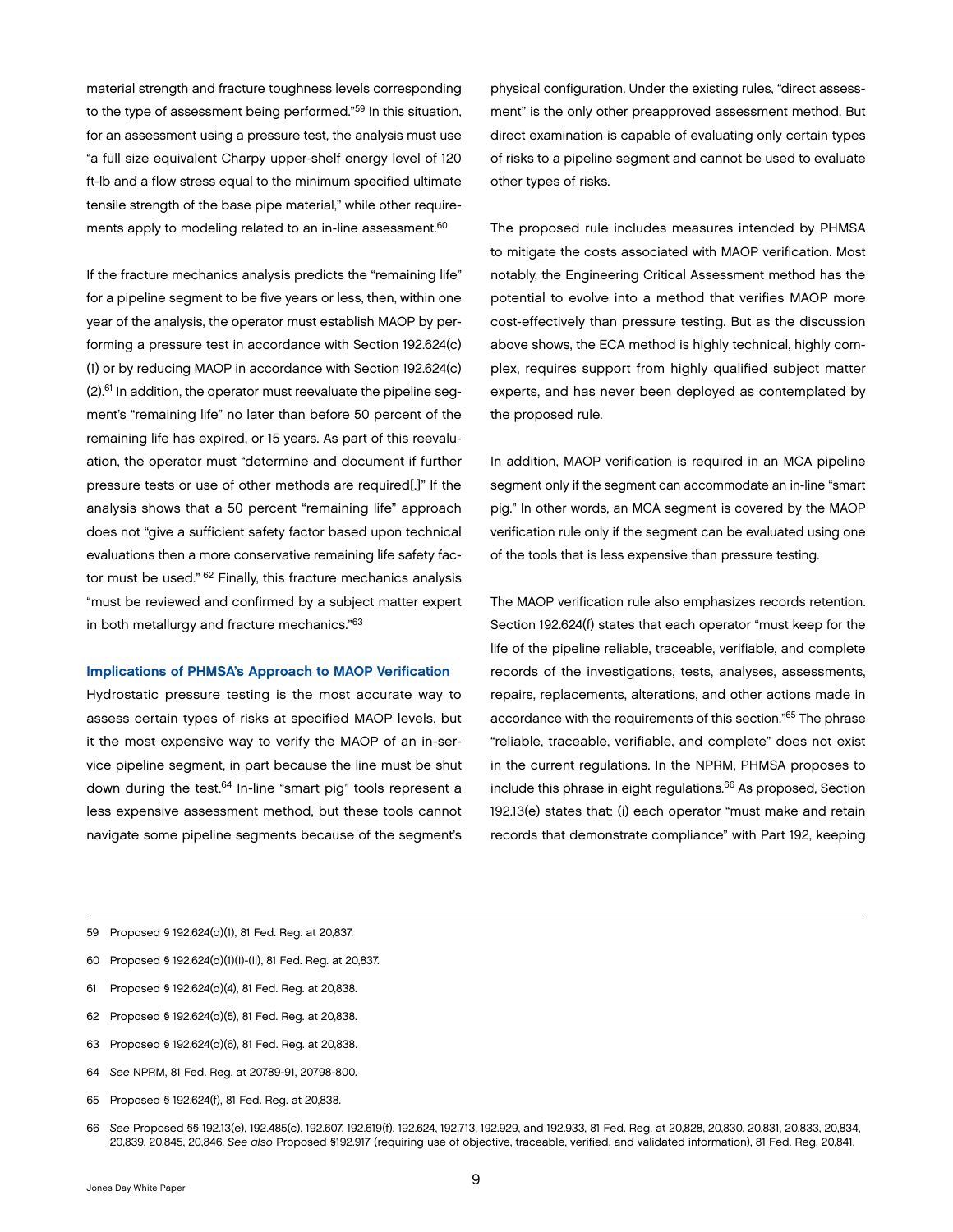<span id="page-11-0"></span>these records for the retention periods specified in Appendix A to Part 192; and (ii) these records "must be reliable, traceable, verifiable, and complete."67 Proposed Appendix A to Part 192 lists 85 separate record retention requirements.68 Some of the categories of records listed in Appendix A are quite broad. For example, Appendix A identifies as a single record retention requirement the need to retain "records that demonstrate compliance with all of the requirements of subpart O of this part" for the life of the pipeline,<sup>69</sup> despite the fact that the Subpart O Integrity Management rules impose dozens of requirements.

Nonetheless, in the NPRM, PHMSA does not define the phrase "reliable, traceable, verifiable, and complete." Apparently, PHMSA's view is that there is no need to define this phrase in its regulations because the agency already has issued two Advisory Bulletins discussing "reliable, traceable, verifiable, and complete" records.70 But an Advisory Bulletin lacks the legal force of a regulation that has been promulgated using notice and comment rulemaking.71

In fact, the first of these two Advisory Bulletins refers to records that are "traceable, verifiable, and complete."72 In the second Advisory Bulletin, without explanation, PHMSA adds the term "reliable" to create the phrase "reliable, traceable, verifiable, and complete."73 In doing so, PHMSA explains what it means by "traceable" records, "verifiable" records, and by "complete" records, but not what it means by "reliable" records.74 Moreover, these Advisory Bulletins discuss the concept of "reliable, traceable, verifiable, and complete" records in the context of specific

regulatory requirements. PHMSA now proposes to require operators to retain "reliable, traceable, verifiable, and complete" records with respect to every requirement of Part 192.

## STRENGTHENING THE INTEGRITY MANAGEMENT REQUIREMENTS WITHIN HIGH CONSEQUENCE AREAS

In addition to imposing a subset of its Integrity Management rules within MCAs, PHMSA proposes changes to the rules that will apply within HCAs. According to PHMSA, as "specified in the first IM rule, PHMSA expects operators to start with an IM framework, evolve a more detailed and comprehensive IM program, and continually improve their IM programs as they learn more about the IM process and the material condition of their pipelines through integrity assessments."75 In the agency's view, the proposed changes to the Integrity Management rules simply "reflect PHMSA's expectations regarding the degree of progress operators should be making, or should have made, during the first 10 years of IM program implementation."76

#### Collecting, Validating, and Integrating Pipeline Data

Under the current Integrity Management rules, Section 192.917(b) imposes a "data gathering and integration" requirement, which is used to identify and evaluate the potential threats to a covered segment. For each covered segment, an operator uses the results of data gathering and integration to perform the other steps in the Integrity Management

- 67 *See* Proposed §§ 192.13(e), 81 Fed. Reg. at 20,828.
- 68 Proposed Appendix A to Part 192, 81 Fed. Reg. at 20,848-52.
- 69 Proposed Appendix A to Part 192, 81 Fed. Reg. at 20,852.
- 70 *See* NPRM, 81 Fed. Reg. at 20,734.
- 71 *See, e.g.*, *Christensen v. Harris County*, 529 U.S. 576, 587 (2000) (stating that guidance documents which explain the agency's position or interpret the agency's view of a regulatory requirement deserve "respect . . . but only to the extent that they have power to persuade") (quoting *Skidmore v. Swift & Co.*, 232 U.S. 134, 140 (1944)).
- 72 *See* PHMSA Advisory Bulletin 11-01, 76 Fed. Reg. at 1506.
- 73 *See* PHMSA Advisory Bulletin 12-06, 77 Fed. Reg. at 26,822.
- 74 *See* PHMSA Advisory Bulletin 12-06, 77 Fed. Reg. at 26,822. The ease with which PHMSA can change the relevant phrase from "traceable, verifiable, and complete" to "reliable, traceable, verifiable, and complete" underscores why an Advisory Bulletin lacks the legal effect of a properly promulgated regulation.
- 75 NPRM, 81 Fed. Reg. at 20,729.
- 76 NPRM, 81 Fed. Reg. at 20,729.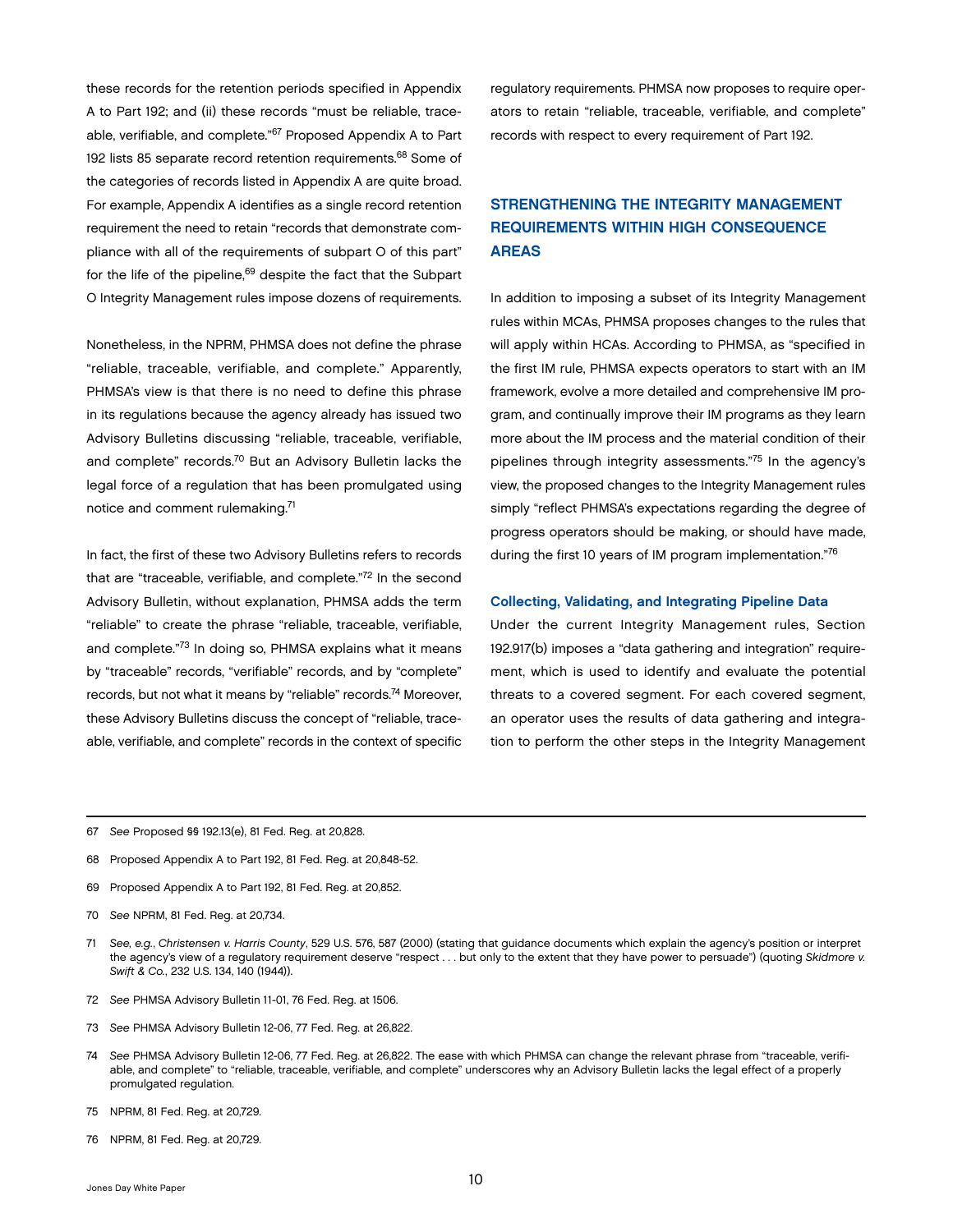process.77 Currently, Section 192.917(b) states that an operator "must gather and integrate existing data and information on the entire pipeline that could be relevant to the covered segment," and must, at a minimum, "gather and evaluate the set of data specified in Appendix A to ASME/ANSI B31.8S," an industry standard, without specifying this data in the regulation itself.<sup>78</sup> PHMSA's Subpart O Integrity Management rules are inextricably intertwined with industry standard ASME/ANSI B31.8S ("Managing System Integrity of Gas Pipelines"). The Subpart O regulations restate many of the requirements of "B31.8S," while incorporating many others by reference.

In the San Bruno Indictment, the DOJ stated that PG&E "knowingly and willfully failed to gather and integrate existing data and information that could be relevant to identifying and evaluating all potential threats" in a specific covered segment.<sup>79</sup> The indictment also stated that "PG&E failed to gather and integrate all relevant data for many of its older transmission lines," including specific items of information listed in the indictment.<sup>80</sup> In other words, the DOJ has taken the position that a failure to gather and integrate data "that could be relevant" and its failure to gather and integrate "all relevant data" constitutes a criminal violation of Section 192.917(b). DOJ's claim raises the specter that a pipeline operator could be subject to criminal prosecution if the operator misses a fact that proves relevant in hindsight.

"To provide greater visibility and emphasis on this important aspect of integrity management," PHMSA proposes to include the requirements of Appendix A to ASME/ANSI B31.8S in the rule itself, rather than simply incorporating them by reference.<sup>81</sup> As revised, Section 192.917(b)(1) would state that, for both covered segments and noncovered segments, an operator must

"integrate information about pipeline attributes and other relevant information, including, but not limited to" 36 expressly referenced types of data. Examples of this "minimum" data include: Section 192.917(b)(1)(i), pipe diameter, wall thickness, grade, seam type and joint factor; Section 192.917(b)(1)(xiii), construction inspection reports, including but not limited to girth weld non-destructive examinations, post-backfill coating surveys, and coating inspection reports; Section 192.917(b)(1)(xx), "leak and failure history including any in-service ruptures or leaks from incident reports, abnormal operations, safety related conditions (both reported and unreported) and failure investigations required by § 192.617, and their identified causes and consequences"; Section 192.917(b)(1)(xxxiii), "industry experience for incident, leak and failure history"; and Section 192.917(b)(1) (xxxvi), "other pertinent information derived from operations and maintenance activities and any additional tests, inspections, surveys, patrols, or monitoring required under this Part."82

Operators also must use "objective, traceable, verified, and validated information and data as inputs, to the maximum extent practicable."83 If "input is obtained from subject matter experts," then the operator "must employ measures to adequately correct any bias" in subject matter input. These "bias control measures" may include the training of subject matter experts and the "use of outside technical experts (independent expert reviews) to assess quality of processes and the judgment of" subject matter experts. Operators "must document the names of all" subject matter experts and document the "information submitted by" subject matter experts for the life of the pipeline.<sup>84</sup> The revised rule also defines in more detail the operator's duty to analyze and integrate data. This includes the duty to analyze the data "for interrelationships

- 78 49 C.F.R. § 192.917(b).
- 79 San Bruno Indictment, Count 2, at P 63.
- 80 San Bruno Indictment at P 28.
- 81 NPRM, 81 Fed. Reg. at 20,769; *see also* Proposed § 192.917(b), 81 Fed. Reg. at 20,840-41.
- 82 Proposed § 192.917(b)(1), 81 Fed. Reg. at 20,841.
- 83 Proposed § 192.917(b)(2), 81 Fed. Reg. at 20,841.
- 84 Proposed § 192.917(b)(2), 81 Fed. Reg. at 20,841.

<sup>77</sup> *See*, *e.g.*, 49 C.F.R. §§ 192.917(c), 192.935, 192.939.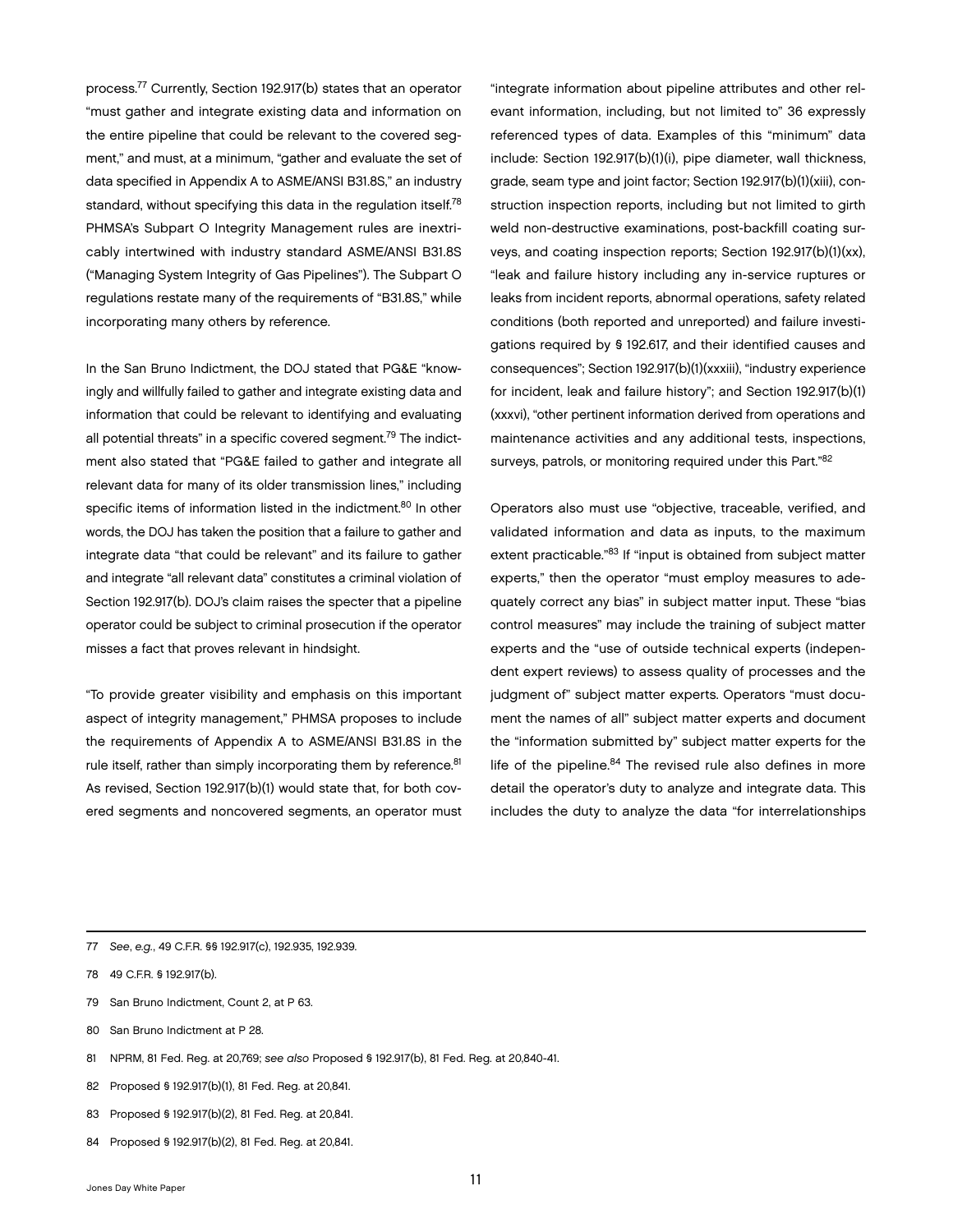<span id="page-13-0"></span>among pipeline integrity threats, including combinations of applicable risk factors that increase the likelihood of incidents or increase the potential consequences of incidents."85

Arguably, in light of the San Bruno Indictment, Section 192.917(b)'s wide-ranging list of potentially relevant data is so broad that compliance becomes impossible in practice. For example, gathering and integrating every example of "industry experience for incident, leak and failure history" is likely to be impossible, and effort to comply with this requirement would require substantial time and resources.

#### Risk Assessment

Although the current regulations require operators to perform risk analyses of each covered segment and use these analyses in making integrity management decisions, the regulations do not impose specific requirements defining the scope and nature of such risk analyses.<sup>86</sup> Most pipeline operators use a "relative index-model approach" to perform their risk assessments. However, "there is a wide range in scope and quality of the resulting analyses," and it is "not clear that all of the observed risk analyses can support robust decision-making and management of the pipeline risk."87 In PHMSA's view, the risk models and risk assessments used by pipeline operators "should have substantially improved since the initial framework programs established nearly 10 years ago."88

To clarify "the characteristics of a mature risk assessment program," the NPRM proposes to amend Section 192.917(c). For each covered segment, the risk assessment must analyze identified threats and the "potential consequences of an incident." The risk assessment must include evaluation of the effects of "interacting threats," including "the potential for interactions of threats and anomalous conditions not previously evaluated."89 PHMSA also proposes to amend the regulation

to state that the risk assessment must: (i) analyze how a potential failure could affect HCAs, including the consequences of the entire worst-case incident scenario from initial failure to incident termination; (ii) analyze the likelihood of failure due to each individual threat or risk factor, and each unique combination of risk factors that interact or simultaneously contribute to risk at a common location; (iii) lead to a better understanding of the nature of the threat, the failure mechanisms, the effectiveness of currently deployed risk mitigation activities, and how to prevent, mitigate, or reduce those risks; (iv) account for, and compensate for, uncertainties in the model and the data used in the risk assessment; and (v) evaluate the potential risk reduction associated with candidate risk reduction activities such as preventive and mitigative measures and reduced anomaly remediation and assessment intervals.90

In addition, the operator must validate its risk model "in light of incident, leak, and failure history and other historical information."91 This validation must: (i) ensure the risk assessment methods produce a "risk characterization that is consistent with the operator's and industry experience, including evaluations of the cause of past incidents as determined by root cause analysis or other equivalent means"; and (ii) include "sensitivity analysis" of the factors used "to characterize both the probability of loss of pipeline integrity and consequences of the postulated loss of pipeline integrity."92

#### Actions to Address Particular Threats

Section 192.917(e) currently defines specific actions an operator must undertake when it identifies the following threats to pipeline integrity: third-party damage, cyclic fatigue, manufacturing and construction defects, the presence of electric resistance welded ("ERW") pipe, and corrosion. With respect to the threats posed by cyclic fatigue and the presence of ERW pipe, PHMSA proposes to add the requirement that, for a pipe segment with

- 86 49 C.F.R. §§ 192.907(a), 192.911(c).
- 87 NPRM, 81 Fed. Reg. at 20,762.
- 88 NPRM, 81 Fed. Reg. at 20,763.
- 89 Proposed § 192.917(c), 81 Fed. Reg. at 20,841-42.
- 90 Proposed § 192.917(c), 81 Fed. Reg. at 20,841-42.
- 91 Proposed § 192.917(c), 81 Fed. Reg. at 20,841.
- 92 NPRM, 81 Fed. Reg. at 20,766 (discussing Proposed § 192.917(c)).

<sup>85</sup> Proposed § 192.917(b)(4), 81 Fed. Reg. at 20,841.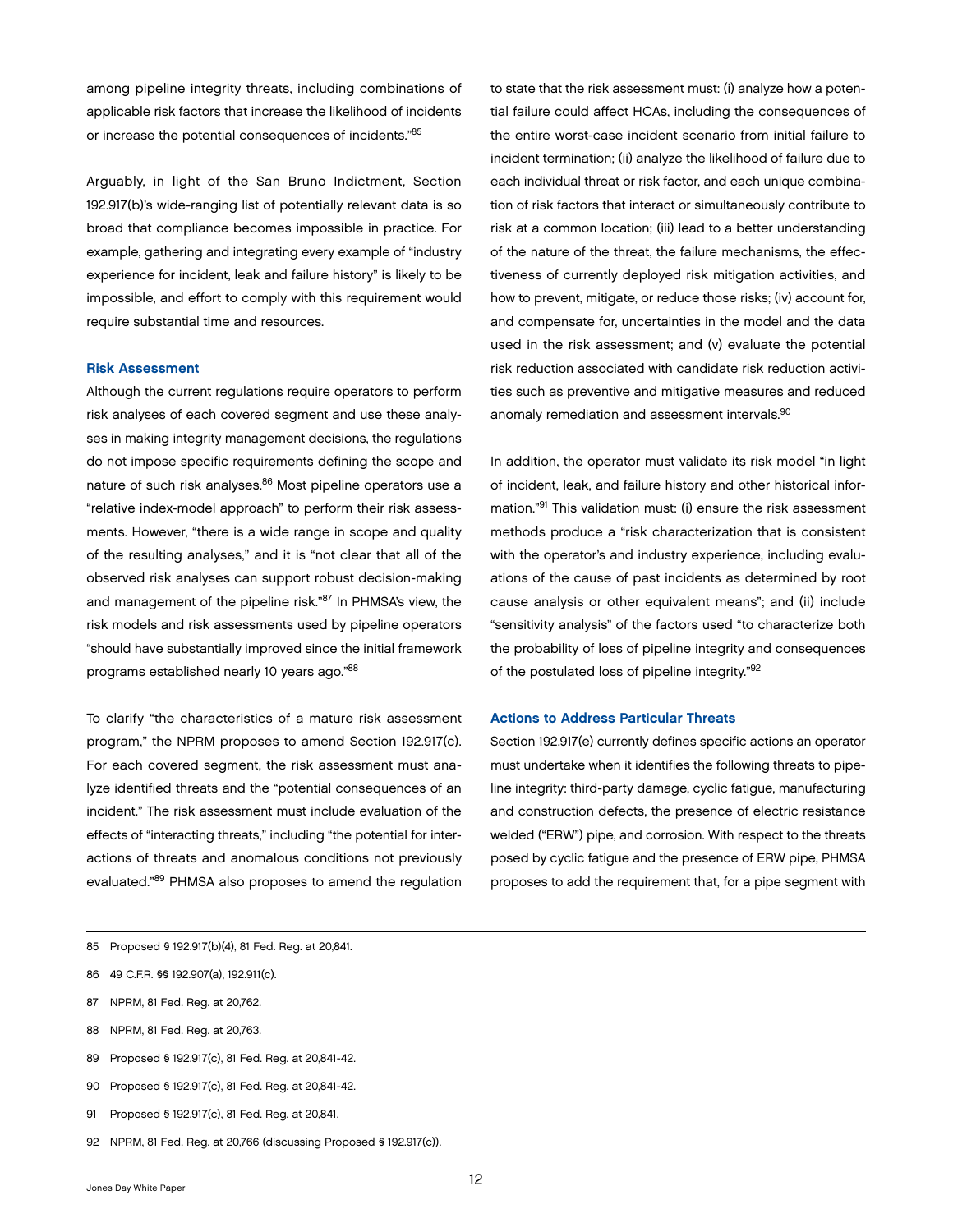<span id="page-14-0"></span>cracks, the operator must conduct "fracture mechanics modeling" for failure stress pressures and cyclic fatigue crack growth in accordance with new Section 192.624(d).93

PHMSA also proposes to revise Section 192.917(e)(3), which addresses manufacturing and construction defects. Section 192.917(e)(3) currently states that an operator "may consider manufacturing and construction related defects to be stable defects if the operating pressure on the covered segment has not increased over the maximum operating pressure experienced during the five years preceding identification of the high consequence area." The regulation also states that "an operator must prioritize the covered segment as a high risk segment for the baseline assessment or a subsequent reassessment" if certain changes occur in the covered segment, including if there are "operating pressure increases above the maximum operating pressure experienced during the preceding five years[.]"94 PHMSA proposes to remove all reference to the five-year maximum operating pressure. Instead, under the NPRM, an operator may consider manufacturing and construction-related defects to be "stable defects" only if "the covered segment has been subjected to" a Subpart J pressure test of at least 1.25 times MAOP and the segment has not experienced "an in-service incident attributed to a manufacturing or construction defect since the date of the pressure test.

#### New Assessment Methods

Currently, Section 192.921 requires a pipeline operator to assess a covered segment using one of four methods: (i) in-line inspection; (ii) a Subpart J pressure test; (iii) direct assessment; or (iv) "other technology."95 PHMSA proposes to add three new methods, for a total of seven assessment methods.<sup>96</sup>

First, PHMSA would add the "spike" pressure test performed in accordance with Section 192.506, "which is particularly well suited to address stress corrosion cracking."<sup>97</sup> This spike pressure test is discussed in Section II.B of this White Paper.

Second, PHMSA proposes to add excavation and in situ direct examination as an allowed assessment method, "which is well suited to address crossovers and other short, easily accessible segments that are impractical to assess by remote technology."98 As revised, Section 192.921 (which addresses how a baseline assessment is conducted) lists as an assessment method the "[e]xcavation and in situ direct examination by means of visual examination, direct measurement, and recorded non-destructive examination results and data needed to assess all threats, including but not limited to, ultrasonic testing (UT), radiography, and magnetic particle inspection (MPI)."99 Section 192.937, which addresses the continual process of evaluation and assessment to maintain a pipeline's integrity, would be amended to include the same language but also would state that, in identifying and characterizing anomalies, an operator "must consider uncertainties in in situ direct examination results (including, but not limited to, tool tolerance, detection threshold, probability of detection, probability of identification, sizing accuracy, and usage unity chart plots or equivalent for determining uncertainties and verifying performance on the type defects being evaluated)[.]"100

Third, PHMSA proposes to authorize the use of guided wave ultrasonic testing, or GWUT, "which is particularly appropriate in cases where short segments, such as roads or railroad crossings, are difficult to assess."<sup>101</sup> GWUT has been treated as an "other technology" assessment method, for which an advance

93 Proposed § 192.917(e)(2), 81 Fed. Reg. at 20,842 (addressing cyclic fatigue) and (e)(4), 81 Fed. Reg. at 20,842 (addressing ERW pipe).

- 97 NPRM, 81 Fed. Reg. at 20,734.
- 98 NPRM, 81 Fed. Reg. at 20,734.
- 99 Proposed § 192.921(a)(4), 81 Fed. Reg. at 20,843.
- 100 Proposed § 192.937(c)(4), 81 Fed. Reg. at 20,848.
- 101 NPRM, 81 Fed. Reg. at 20,734.

<sup>94</sup> 49 C.F.R. § 192.917(e)(3).

<sup>95</sup> 49 C.F.R. § 192.921.

<sup>96</sup> *See* Proposed § 192.921(a), 81 Fed. Reg. at 20,842-43. With clarifications added by the NPRM, the use of "other technology" requires that an operator demonstrate, for each threat to which the pipeline is susceptible, that the method can provide an understanding of the pipeline's condition that is equivalent to the other listed assessment methods. This requires that the operator notify PHMSA at least 180 days before conducting the assessment and receive a "no objection letter" from PHMSA. Proposed § 192.921(a)(7), 81 Fed. Reg. at 20,843.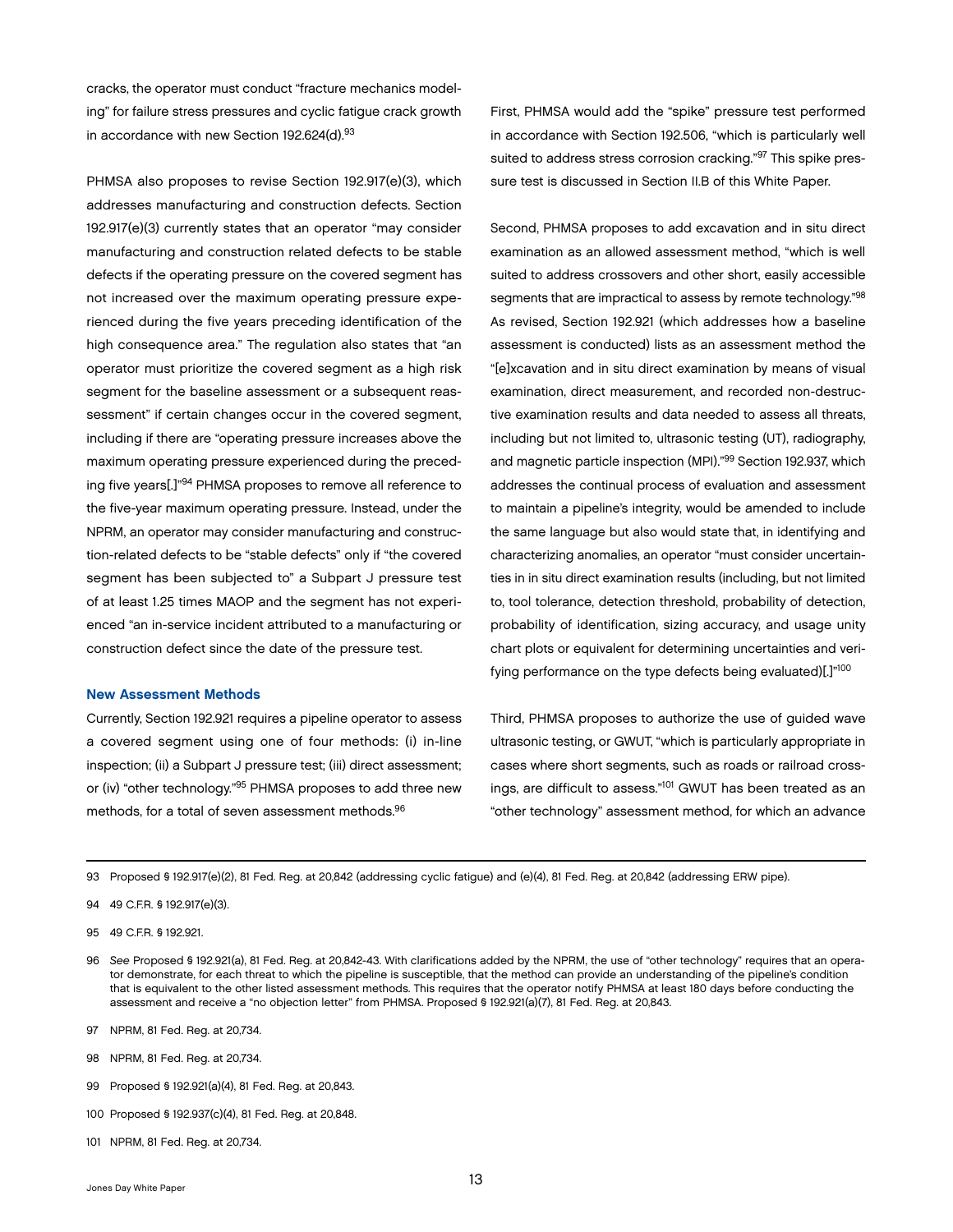<span id="page-15-0"></span>notification to PHMSA was required.102 According to PHMSA, operators have "effectively used" guidelines developed by PHMSA in 2007 "to assess the integrity of short segments of pipe."103 PHMSA proposes to incorporate these guidelines into a new Appendix F to Part 192.104 Thus, an operator would be permitted to use the GWUT method without providing PHMSA an "other technology" notification.105

## New Requirements for Selecting and Using Assessment Methods

With regard to in-line inspections, PHMSA proposes to require operators to comply with "the requirements and recommendations of" three industry standards: (i) API STD 1163, In-line Inspection Systems Qualification Standard; (ii) ANSI/ASNT ILI-PQ-2005, In-line Inspection Personnel Qualification and Certification; and (iii) NACE SP0102-2010, In-line Inspection of Pipelines. This requirement is implemented by "incorporation by reference" of these standards into Section 192.493.<sup>106</sup> In addition, when using the in-line inspection method, a pipeline operator must "explicitly consider uncertainties" in the way the in-line inspection "identifies and characterizes anomalies."107 PHMSA also proposes to add a new Section 192.750, which would require safety features on launchers and receivers associated with in-line inspection tools, scrapers, and spheres.108

The direct assessment method would be an option only if a line is not capable of inspection by in-line inspection methods.109 Direct assessment "samples" locations along a pipeline

segment, whereas pressure testing and in-line inspection assess an entire segment. For this reason, pressure testing and in-line inspection "provide a higher level of assurance (though still not 100 percent) that no injurious pipeline defects remain in the pipe after an assessment is completed and anomalies repaired."110

PHMSA also proposes to incorporate an industry standard, NACE SP0206-2006, to govern the use of internal corrosion direct assessments and another industry standard, NACE SP0204-2008, to govern the use of stress corrosion cracking direct assessment.111 The changes to Section 192.927 impose a series of related requirements, including the requirement that, when performing an indirect inspection, operators must "use pipeline specific data, exclusively. The use of assumed pipeline or operational data is prohibited."112

In developing these new requirements applicable to in-line inspections and direct assessments, PHMSA has chosen not to state some of the new requirements in the text of the regulations. Instead, PHMSA has chosen to incorporate by reference the requirements of various industry standards into the regulations. In fact, the NPRM proposes to incorporate nine new standards or reports by reference into Part 192.113

Section 24 of the 2011 Pipeline Safety Act, as amended, states that, beginning on January 3, 2015, the Secretary of DOT "may not issue a regulation pursuant to this chapter that incorporates by reference any documents or portions thereof unless

- 103 NPRM, 81 Fed. Reg. at 20,817.
- 104 Proposed § 192.921(a)(5), 81 Fed. Reg. at 20,843; *see also* Proposed Appendix F to Part 192, 81 Fed. Reg. at 20,855-56.
- 105 NPRM, 81 Fed. Reg. at 20,734.
- 106 NPRM, 81 Fed. Reg. at 20,773 (discussing Proposed § 192.921(a)(1)).
- 107 Proposed § 192.921(a)(1), 81 Fed. Reg. at 20,843. The uncertainties that must be considered include, "but [are] not limited to, tool tolerance, detection threshold, probability of detection, probability of identification, sizing accuracy, conservative anomaly interaction criteria, location accuracy, anomaly findings, and unity chart plots or equivalent for determining uncertainties and verifying actual tool performance."
- 108 Proposed § 192.750, 81 Fed. Reg. at 20,840; NPRM, 81 Fed. Reg. at 20,815.
- 109 NPRM, 81 Fed. Reg. at 20,770; Proposed § 192.921(a)(6), 81 Fed. Reg. at 20,843.
- 110 NPRM, 81 Fed. Reg. at 20,770.
- 111 NPRM, 81 Fed. Reg. at 20,773-74.
- 112 Proposed § 192.927(b), 81 Fed. Reg. at 20,843.
- 113 Proposed § 192.7, 81 Fed. Reg. at 20,827.

<sup>102</sup> NPRM, 81 Fed. Reg. at 20,734.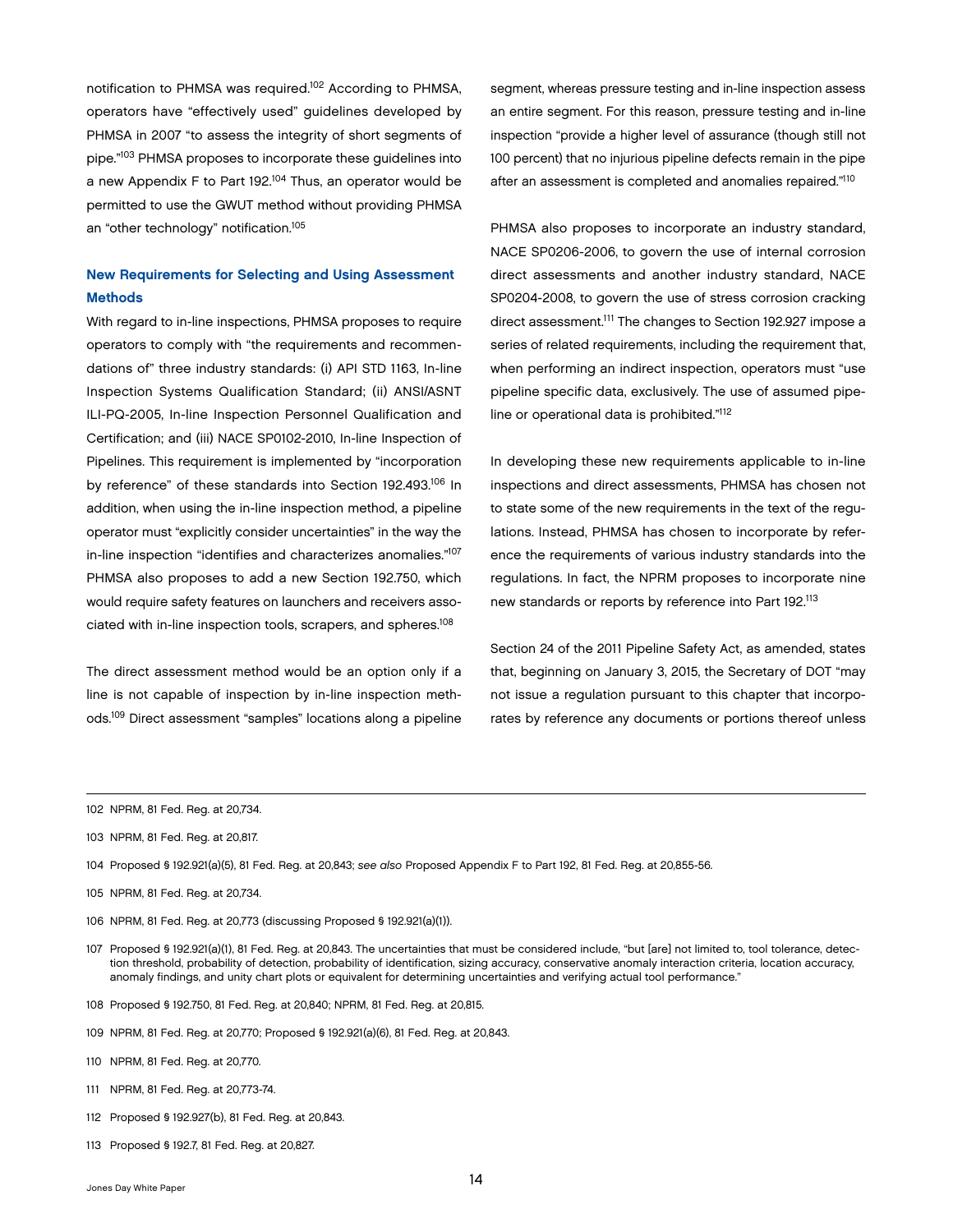<span id="page-16-0"></span>the documents or portions thereof are made available to the public, free of charge."114 In the NPRM, PHMSA states that it has requested, from each relevant standards development organization, "a hyperlink to a free copy of each standard that has been proposed for incorporation by reference. Access to these standards will be granted until the end of the comment period for this proposed rulemaking."115 It is not clear that the steps described in the NPRM (such as making the newly referenced industry standards available only during the rulemaking comment period) satisfy 49 U.S.C. § 60102(p), as amended.

#### New Preventive and Mitigative Measures

Section 192.935 defines the steps a pipeline operator must take, based on the results of its risk assessment, to prevent the failure of a covered segment and to mitigate the consequences of an incident on the covered segment. Currently, the regulation includes a nonexclusive list of preventive and mitigative measures a pipeline operator should consider. In its ANPRM, PHMSA expressed concern that operators may be considering only those methods listed as examples in the regulation, rather than employing "appropriate additional measures as intended."116

PHMSA proposes to expand Section 192.935's list of preventive and mitigative measures that an operator must consider, which includes, but (once again) is not limited to: installing automatic shut-off valves or remote control valves; installing computerized monitoring and leak detection systems; replacing pipe segments with pipe of heavier wall thickness; providing additional training to personnel on response procedures; conducting drills with local emergency responders; and implementing additional inspection and maintenance programs, among others.117 According to PHMSA, these changes "do not alter the fundamental requirement" related to preventive and mitigative measures but instead provide "additional guidance and clarify PHMSA's expectations."118

PHMSA proposes to impose "enhanced" preventive and mitigative measures addressing internal corrosion control and external corrosion control.119 To address internal corrosion, the proposed rule states that, as an operator "gains information about internal corrosion," the operator "must enhance" its internal corrosion management program.<sup>120</sup> The operator must, "at a minimum," (i) monitor for, and mitigate the presence of, deleterious gas stream constituents; (ii) use filter separators or separators and continuous gas quality monitoring equipment at points where gas with potentially delirious contaminants enters the pipeline; (iii) use gas quality monitoring equipment at least once per quarter; (iv) use cleaning pigs and sample accumulated liquids and solids, including tests for microbiologically induced corrosion; (v) use inhibitors when corrosive gas or corrosive liquids are present; (vi) address potentially corrosive gas stream constituents as specified in Section 192.478(a) where the volumes exceed specified amounts over a 24-hour interval; and (vii) review the program at least semiannually based on the gas stream experience and implement adjustments to monitor for, and mitigate the presence of, deleterious gas stream constituents.<sup>121</sup>

To address external corrosion, the proposed rule states that, as an operator "gains information about external corrosion," the operator "must enhance" its external corrosion management program.<sup>122</sup> The operator must, "at a minimum," (i) control electrical interference currents that can adversely affect cathodic protection; (ii) monitor and confirm the effectiveness

114 2011 Pipeline Safety Act, § 24, 125 Stat. at 1919, amending 49 U.S.C. § 60102 by adding a new subsection (p).

- 116 NPRM, 81 Fed. Reg. at 20,750 (summarizing the ANPRM).
- 117 Proposed § 192.935(a), 81 Fed. Reg. at 20,846.
- 118 NPRM, 81 Fed. Reg. at 20,820.
- 119 NPRM, 81 Fed. Reg. at 20,754.
- 120 Proposed § 192.935(f), 81 Fed. Reg. at 20,846.
- 121 Proposed § 192.935(f), 81 Fed. Reg. at 20,846.
- 122 Proposed § 192.935(g), 81 Fed. Reg. at 20,846-47.

<sup>115</sup> NPRM, 81 Fed. Reg. at 20,821. According to PHMSA, access to these documents can be found on the PHMSA Web site at the following URL: http:// www.phmsa.dot.gov/pipeline/regs under "Standards Incorporated by Reference."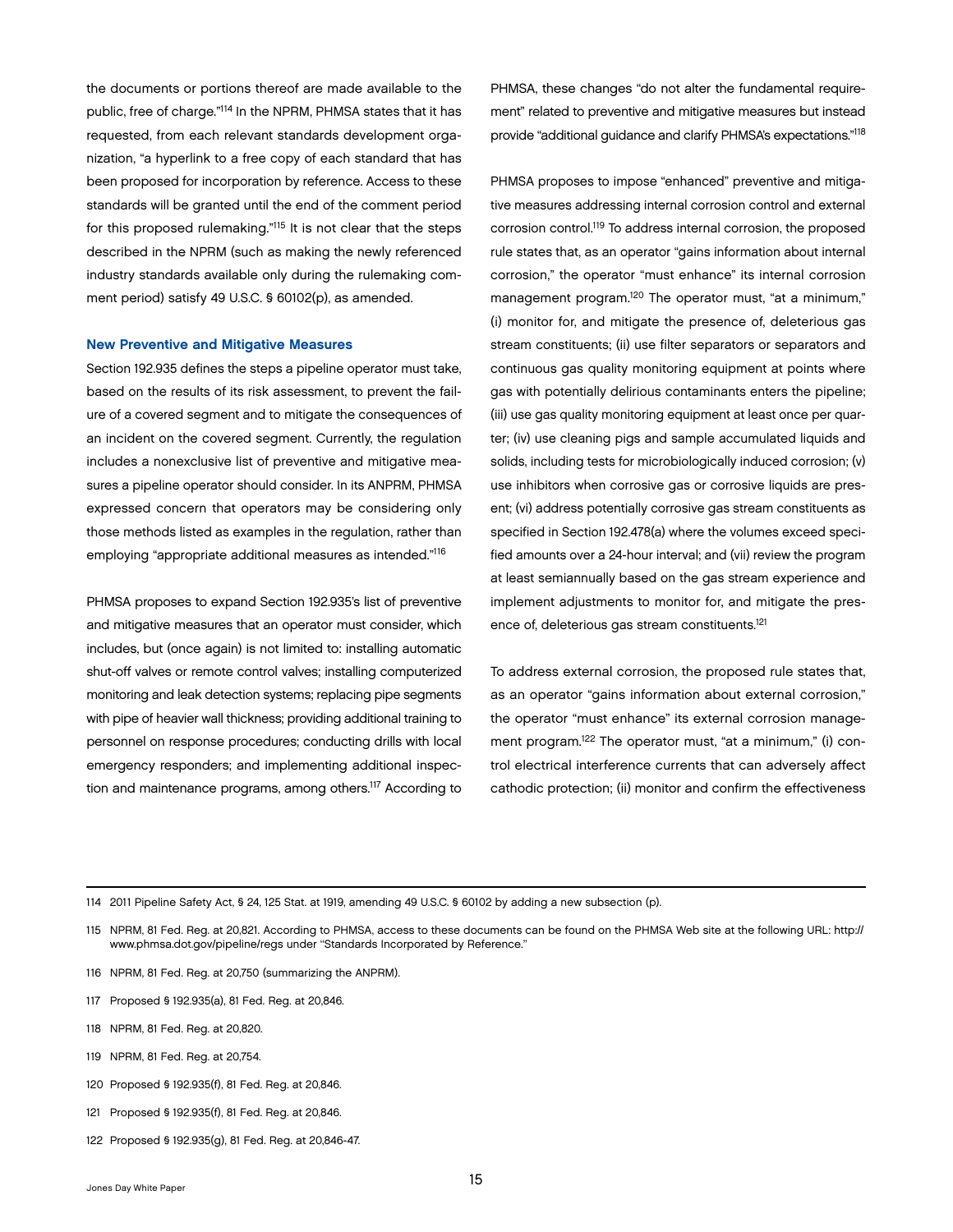<span id="page-17-0"></span>of external corrosion control through electrical interference surveys and indirect assessments, including cathodic protection surveys and coating surveys; (iii) take actions needed to mitigate conditions that are unfavorable to effective cathodic protection; and (iv) integrate the results of these surveys with integrity assessment and other integrity-related data.<sup>123</sup>

In addition to the requirements related to electrical interference currents that apply to all pipeline segments, Proposed Section 192.935(g)(1) would require an operator to analyze the results of the electrical interference survey to identify locations "where interference currents are greater than or equal to 20 Amps per meter squared" for covered segments. Any location with electrical interference currents greater than 50 Amps per meter squared "must be remediated," and, if any AC interference between 20 and 50 Amps per meter squared "is not remediated, the operator must provide and document an engineering justification."124

Section 29 of the 2011 Pipeline Safety Act requires operators to consider the seismicity of the area when evaluating potential threats to each pipeline segment.<sup>125</sup> PHMSA proposes to codify this statutory requirement by adding requirements in the rule to "include seismicity of the area in evaluating preventive and mitigative measures with respect to the threat of outside force damage."126

## NEW REQUIREMENTS APPLICABLE TO ALL PIPELINES, NOT JUST PIPELINES LOCATED IN HCAs AND MCAs

#### Repair Criteria

Currently, Section 192.713 of PHMSA's regulations states that each imperfection or damage that impairs the serviceability of pipe in a steel transmission line operating at or above 40 As amended, Section 192.713 would require immediate repair of: (i) an anomaly where the remaining strength of the pipe shows a predicted failure pressure less than or equal to 1.1 times MAOP; (ii) a dent that has any indication of metal loss, cracking, or a stress riser; (iii) metal loss greater than 80 percent of nominal wall regardless of dimensions; (iv) an indication of metal loss affecting a detected longitudinal seam, if that seam was formed by direct current or low-frequency or high-frequency electric resistance welding or by electric flash welding; (v) any indication of significant stress corrosion cracking; (vi) any indication of significant selective seam weld corrosion; or (vii) an "indication or anomaly that in the judgment of the person designated by the operator to evaluate the assessment results requires immediate action."<sup>129</sup> Until an immediate repair condition is repaired, the operator "must reduce the operating pressure of the affected pipeline" to the lower of: (i) 80 percent of the pressure at the time of discovery of the condition; or (ii) a level that "restores the safety margin commensurate with the design factor" for the affected pipeline's Class location.130

For non-HCA segments, PHMSA defines seven conditions that must be remediated within two years: (i) two types of dents with defined characteristics; (ii) an anomaly where the remaining strength of the pipe shows a predicted failure pressure less than or equal to MAOP times a factor that increases

- 123 NPRM, 81 Fed. Reg. at 20,754, and Proposed § 192.935(g), 81 Fed. Reg. at 20,846-47.
- 124 Proposed § 192.935(g)(1)(i), 81 Fed. Reg. at 20,847; NPRM, 81 Fed. Reg. at 20,784.
- 125 2011 Pipeline Safety Act, § 29, 125 Stat. at 1921, codified at 49 U.S.C. § 60109 note.
- 126 NPRM, 81 Fed. Reg. at 20,820 (discussing Proposed § 192.935(b)(2)).
- 127 *See* 49 C.F.R. § 192.713.
- 128 NPRM, 81 Fed. Reg. at 20,754.
- 129 Proposed § 192.713(d)(1), 81 Fed. Reg. at 20,839.
- 130 Proposed § 192.713(d)(2), 81 Fed. Reg. at 20,839-40. This safety margin must be established by applying two industry standards that are incorporated by reference into the regulation. *See* Proposed § 192.713(d)(2)(i), 81 Fed. Reg. at 20,840.

percent of SMYS must be replaced or repaired, but it does not specify the deadline for such repair.<sup>127</sup> For segments located outside of HCAs, PHMSA proposes to define three sets of repair conditions, each of which is subject to a different time frame for remediating the defect: immediate repair conditions, twoyear repair conditions, and monitored conditions. According to PHMSA, these changes will "provide greater assurance that injurious anomalies and defects are repaired before the defect can grow to a size that leads to a leak or rupture."128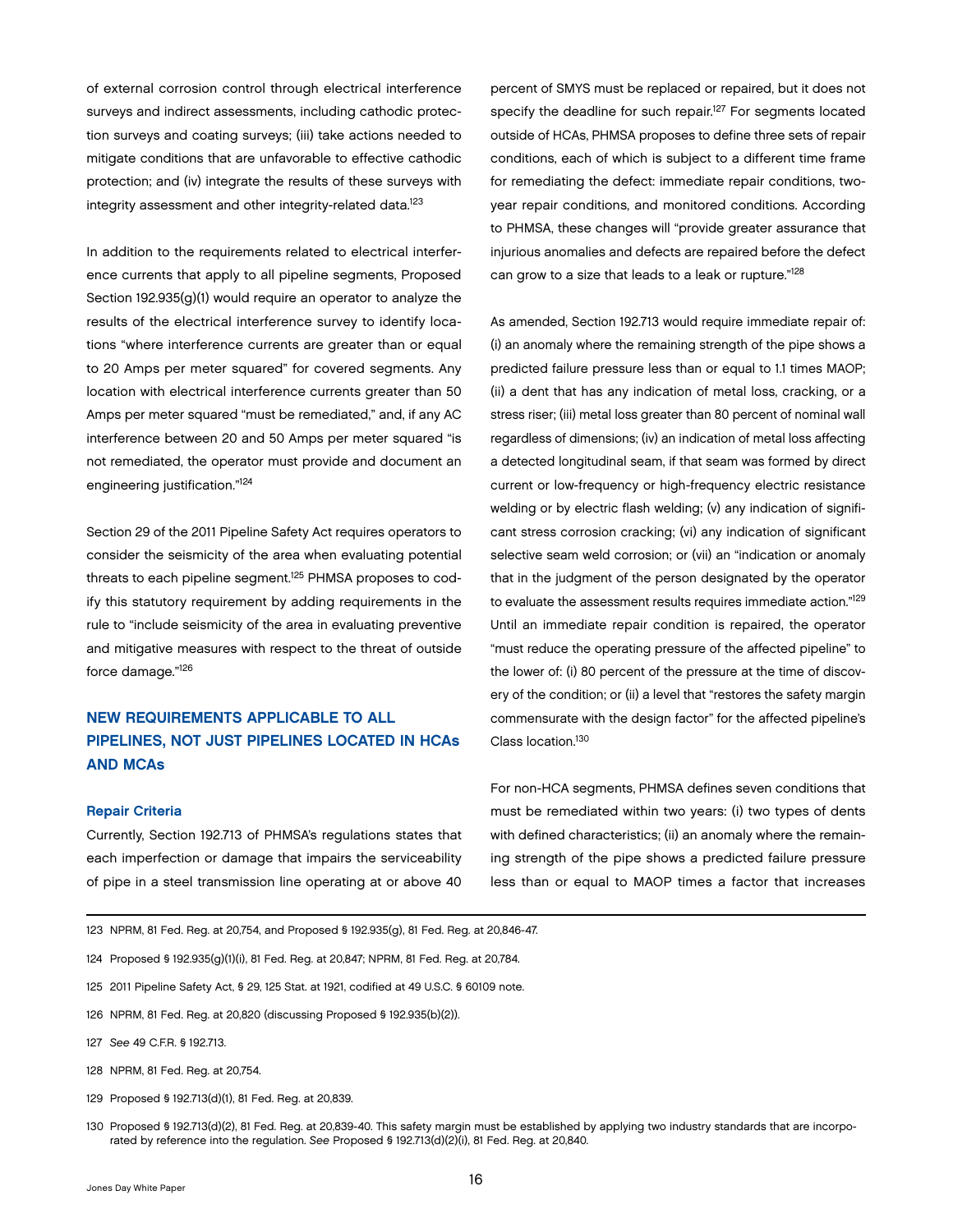<span id="page-18-0"></span>based on Class location (1.25 in Class 1, 1.39 in Class 2, 1.67 in Class 3, and 2.00 in Class 4); (iii) an area of general corrosion with a predicted metal loss greater than 50 percent of nominal wall; (iv) predicted metal loss greater than 50 percent of nominal wall, located at a pipeline crossing or located in an area with widespread circumferential corrosion or an area that could affect a girth weld; (v) a gouge or groove greater than 12.5 percent of nominal wall; and (vi) any indication of a crack or crack-like defect other than an immediate repair condition.131 For covered segments within an HCA, these same conditions must be remediated within one year.132 Finally, Section 192.713, as amended, would require pipeline operators to monitor certain types of defects rather than schedule them for remediation.<sup>133</sup>

#### Inspection of Pipelines Following Severe Events

PHMSA proposes to amend Section 192.613 to require pipeline operators to inspect "all potentially affected onshore transmission pipeline facilities" following an "an extreme weather event such as a hurricane or flood, an earthquake, landslide, a natural disaster, or other similar event that has the likelihood of damage to infrastructure[.]"134 In selecting an inspection method, the operator would be required to consider "the nature of the event and the physical characteristics, operating conditions, location, and prior history of the affected pipeline[.]"135 The operator must commence the inspection within 72 hours after "the cessation of the event," which is defined as the point in time when the affected area "can be safely accessed by personnel and equipment, including the availability of personnel and equipment[.]"136

Based on the information obtained through this inspection, the operator must take appropriate remedial action.<sup>137</sup> Such remedial action includes, but is not limited to: (i) reducing the operating pressure or shutting down the pipeline; (ii) modifying, repairing, or replacing any damaged pipeline facilities; (iii) preventing, mitigating, or eliminating any unsafe conditions in the pipeline right-of-way; (iv) performing additional patrols, surveys, tests, or inspections; (v) implementing emergency response activities with federal, state, or local personnel; or (vi) notifying affected communities of the steps that can be taken to ensure public safety.<sup>138</sup>

#### Reporting MAOP Exceedances

Section 23 of the 2011 Pipeline Safety Act states that, if there is an exceedance of MAOP on a gas transmission pipeline "that exceeds the build-up allowed for operation of pressure-limiting or control devices," then the owner or operator of the pipeline "shall report the exceedance[.]"<sup>139</sup> In the NPRM, PHMSA proposes to amend Section 191.23 to implement this requirement.<sup>140</sup>

#### Management of Change Procedures

A change to the physical characteristics of a pipeline (such as changes to pipeline equipment, computer equipment, or software used to monitor and control the pipeline) as well as a change to the practices and procedures used to construct, operate, and maintain those physical systems can pose a risk to pipeline safety.<sup>141</sup> PHMSA proposes to revise Section 192.13 to state that each operator of an onshore gas transmission pipeline must "develop and follow a management of change

- 131 Proposed § 192.713(d)(3), 81 Fed. Reg. at 20,840.
- 132 Proposed § 192.933(d)(2), 81 Fed. Reg. at 20,846.
- 133 Proposed § 192.713(d)(4), 81 Fed. Reg. at 20,840.
- 134 Proposed § 192.613(c), 81 Fed. Reg. at 20,832-33.
- 135 Proposed § 192.613(c)(1), 81 Fed. Reg. at 20,832.
- 136 Proposed § 192.613(c)(2), 81 Fed. Reg. at 20,832.
- 137 Proposed § 192.613(c)(3), 81 Fed. Reg. at 20,832-33.
- 138 Proposed § 192.613(c)(3), 81 Fed. Reg. at 20,832-33.
- 139 2011 Pipeline Safety Act, § 23, 125 Stat. at 1918, codified at 49 U.S.C. § 60139(b)(2).
- 140 Proposed § 191.23(a)(9), 81 Fed. Reg. at 20,824.
- 141 NPRM, 81 Fed. Reg. at 20,795.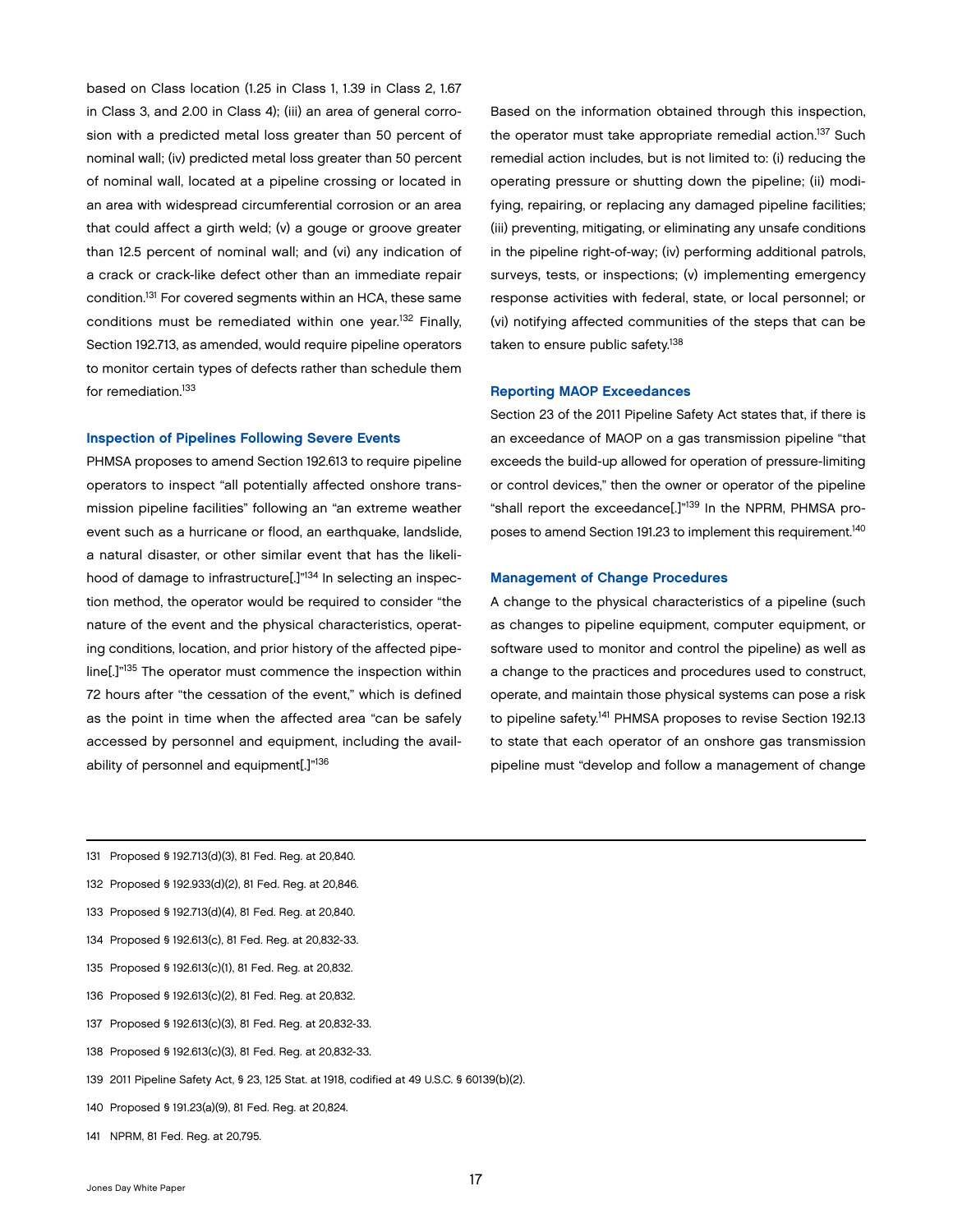<span id="page-19-0"></span>process, as outlined in ASME/ANSI B31.8S, section 11, that addresses technical, design, physical, environmental, procedural, operational, maintenance, and organizational changes to the pipeline or process, whether permanent or temporary."<sup>142</sup> For any such change, this management of change process must address: (i) the reason for the change; (ii) the authority for approving the change; (iii) an analysis of the implications of the change; (iv) the acquisition of required work permits; (v) documentation; (vi) communication of the change to affected parties; (vii) time limitations; and (viii) qualification of staff.<sup>143</sup>

#### Corrosion Control

PHMSA proposes to amend its regulations governing corrosion control to: (i) require post-construction electrical surveys for coating damage; (ii) enhance requirements for electrical surveys (i.e., close interval surveys); (iii) require interference current surveys; (iv) add more explicit requirements for internal corrosion control; and (v) revise Part 192, Appendix D to better align with the criteria for cathodic protection in NACE SP0169.144

Currently, pipeline operators must employ cathodic protection to protect pipelines from external corrosion. Cathodic protection is a "means of protecting a buried pipe against corrosion. A current is directed onto the pipe by sacrificial anodes [sic] (metal ribbons) placed in the ground, parallel to and connected to the pipe. Pipe will not corrode if sufficient current flows onto the pipe."145 An electric current survey can be used to evaluate whether the electric current along the pipeline is adequate for purposes of the cathodic protection program.

Under PHMSA's current rules, all buried or submerged pipelines installed after July 31, 1971, must have an external protective coating that meets certain requirements.<sup>146</sup> According to PHMSA, experience has shown that a pipeline's external coating can be damaged by construction activities.147 PHMSA therefore proposes to revise Section 192.461 to require operators to "promptly, but no later than three months after backfill of an onshore transmission pipeline ditch" following a repair or replacement that results in 1,000 feet or more of backfill length along the pipeline, "conduct surveys to assess any coating damage to ensure integrity of the coating[.]"<sup>148</sup> The survey must test for direct current voltage gradient or alternating current voltage gradient. If the survey identifies coating damage "classified as moderate or severe," the operator must remediate the damage within six months of the survey.<sup>149</sup>

PHMSA also proposes to amend Section 192.465 to state that, for onshore transmission lines, if any annual test station reading (pipe-to-soil potential measurement) "indicates cathodic protection levels below the required levels" specified in Part 192, Appendix D, then the operator "must determine the extent of the area with inadequate cathodic protection."150 This requires that the operator conduct "close interval surveys" in both directions from the test station using a minimum of approximately five foot intervals. These close interval surveys "must be completed with the protective current interrupted unless it is impractical to do so for technical or safety reasons."151 As with any other cathodic protection deficiency identified through the monitoring required by Section 192.465, "areas with insufficient

142 NPRM, 81 Fed. Reg. at 20,828.

- 143 NPRM, 81 Fed. Reg. at 20,828.
- 144 NPRM, 81 Fed. Reg. at 20,782.
- 145 8-C Williams & Meyers, Oil and Gas Law (LexisNexis Matthew Bender 2015) (quoting General Accounting Office, [Trans-Alaska Pipeline](http://gao.gov/assets/160/150889.pdf) 22 n.1 (GAO/ RCED-91-89, July 19, 1991).
- 146 *See* 49 C.F.R. §§ 192.455(a), 192.461.
- 147 NPRM, 81 Fed. Reg. at 20,783 (discussing the ANPRM).
- 148 Proposed § 192.461(f), 81 Fed. Reg. at 20,829.
- 149 Coating damage is classified as "moderate or severe" if there is a "voltage drop greater than 35%" for direct current voltage gradient "or 50 dB·v" for alternating current voltage gradient in accordance with Section 4 of NACE SP0502, which is incorporated by reference into the regulation. Proposed § 192.461(f), 81 Fed. Reg. at 20,829.
- 150 Proposed § 192.465(f), 81 Fed. Reg. at 20,829.
- 151 Proposed § 192.465(f), 81 Fed. Reg. at 20,829.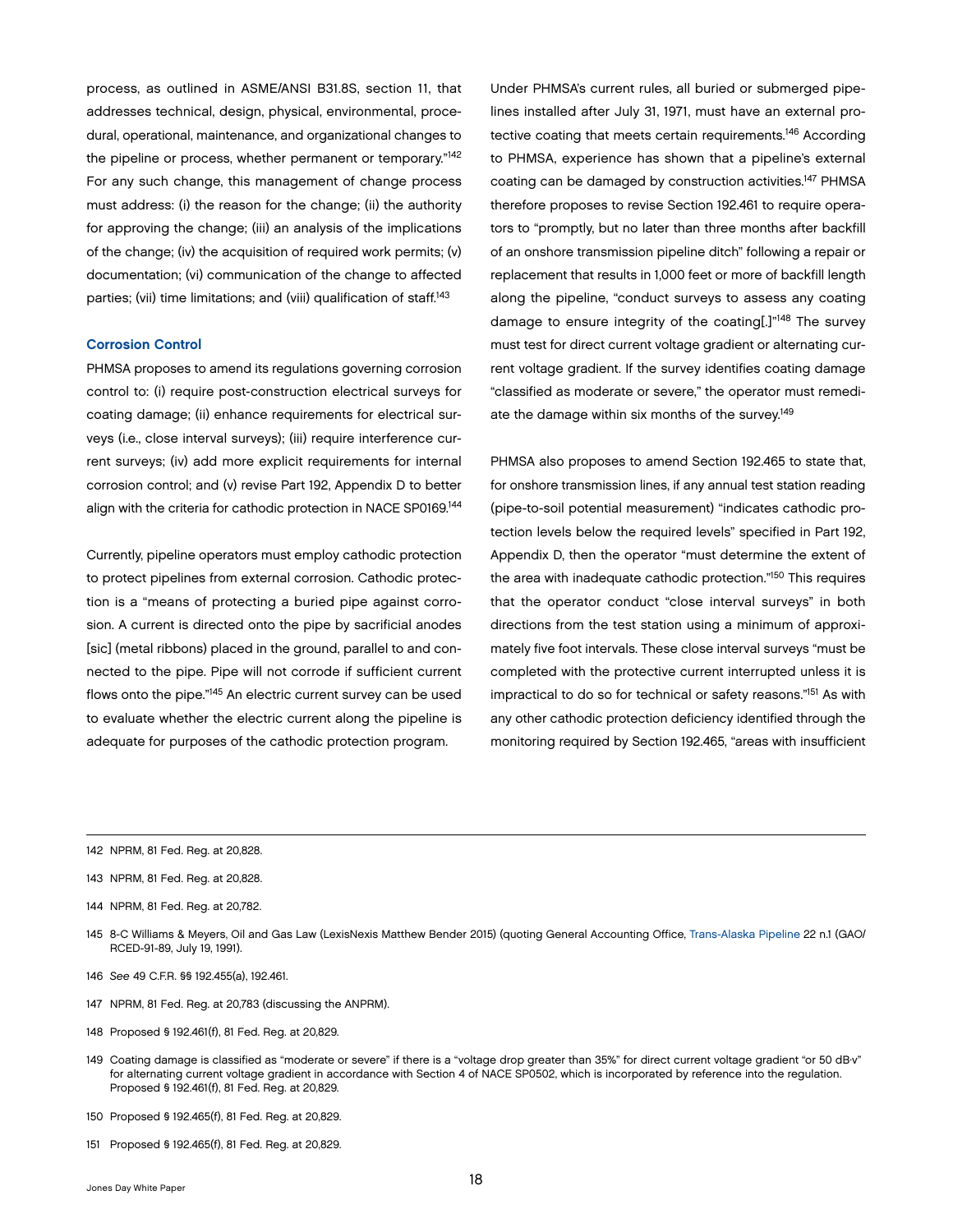<span id="page-20-0"></span>cathodic protection levels or areas where protective current is found to be leaving the pipeline" must be remediated "promptly, but no later than the next monitoring interval in § 192.465 or within one year, whichever is less."152

An independent source of electric current located near a pipeline can interfere with the electric current being supplied for cathodic protection purposes. Under PHMSA's proposal, operators would be required to conduct "interference surveys" to detect "the presence and level of any electrical stray current," undertaken on a "periodic basis including, when there are current flow increases over pipeline segment grounding design," from sources such as co-located pipelines, structures, or high-voltage alternating current power lines, including changes in those lines, additional lines, new pipelines, or other structures.<sup>153</sup> In addition, the operator's interference current program must analyze the results of the survey "to determine the cause of the interference and whether the level could impact the effectiveness of cathodic protection."<sup>154</sup> The operator must take remedial actions "to protect the pipeline segment from detrimental interference currents promptly but no later than six months after completion of the survey."155

With respect to internal corrosion control, PHMSA proposes to add new Section 192.478 to require each operator to develop and implement "a monitoring and mitigation program to identify potentially corrosive constituents in the gas being transported and mitigate the corrosive effects."156 An operator must evaluate "the partial pressure of each corrosive constituent by itself or in combination" to evaluate the corrosive constituents'

effect on "the internal corrosion of the pipe and implement mitigation measures."<sup>157</sup> The monitoring and mitigation program must include: (i) at points where gas with potentially corrosive contaminants enters the pipeline, the use of gas-quality monitoring equipment to determine the gas stream constituents; (ii) "product sampling, inhibitor injections, in-line cleaning pigging, separators or other technology to mitigate the potentially corrosive gas stream constituents"; and (iii) an evaluation twice each calendar year at intervals not to exceed 7-½ months "of gas stream and liquid quality samples and implementation of adjustments and mitigative measures to ensure that potentially corrosive gas stream constituents are effectively monitored and mitigated."158 If the pipeline is transporting corrosive gas, then the operator must use and check at least twice each calendar year at intervals not exceeding 7-½ months "coupons or other suitable means" to determine the effectiveness of the steps taken to minimize internal corrosion.159

## EXPANDING THE REGULATION OF GAS GATHERING LINES

Section 21 of the Pipeline Safety Act of 2011 directed PHMSA to conduct a study of gathering lines to assess the sufficiency of the existing regulatory regime, the economic impact and feasibility of applying existing regulations to gathering lines, and the need to modify or revoke existing gathering line exemptions.160 In the NPRM, PHMSA notes that the study has been completed and placed in the docket.<sup>161</sup>

- 152 Proposed § 192.465(d), (f), 81 Fed. Reg. at 20,829.
- 153 Proposed § 192.473(c)(1), 81 Fed. Reg. at 20,829.
- 154 Proposed § 192.473(c)(2), 81 Fed. Reg. at 20,829.
- 155 Proposed § 192.473(c)(3), 81 Fed. Reg. at 20,829-30.
- 156 Proposed § 192.478(a), 81 Fed. Reg. at 20,830.
- 157 Proposed § 192.478(a), 81 Fed. Reg. at 20,830.
- 158 Proposed § 192.478(b), 81 Fed. Reg. at 20,830.
- 159 Proposed § 192.478(c), 81 Fed. Reg. at 20,830.
- 160 2011 Pipeline Safety Act, § 21, 125 Stat. at 1917.
- 161 NPRM, 81 Fed. Reg. at 20,80-02; *see also* [Letter from Anthony Foxx](http://www.phmsa.dot.gov/staticfiles/PHMSA/DownloadableFiles/Files/report_to_congress_on_gathering_lines.pdf), Secretary of Transportation, to John Thune, Chairman, Committee on Commerce, Science and Transportation, U.S. Senate regarding Review of Existing Federal and State Regulations for Gas and Hazardous Liquid Gathering Lines (May 8, 2015).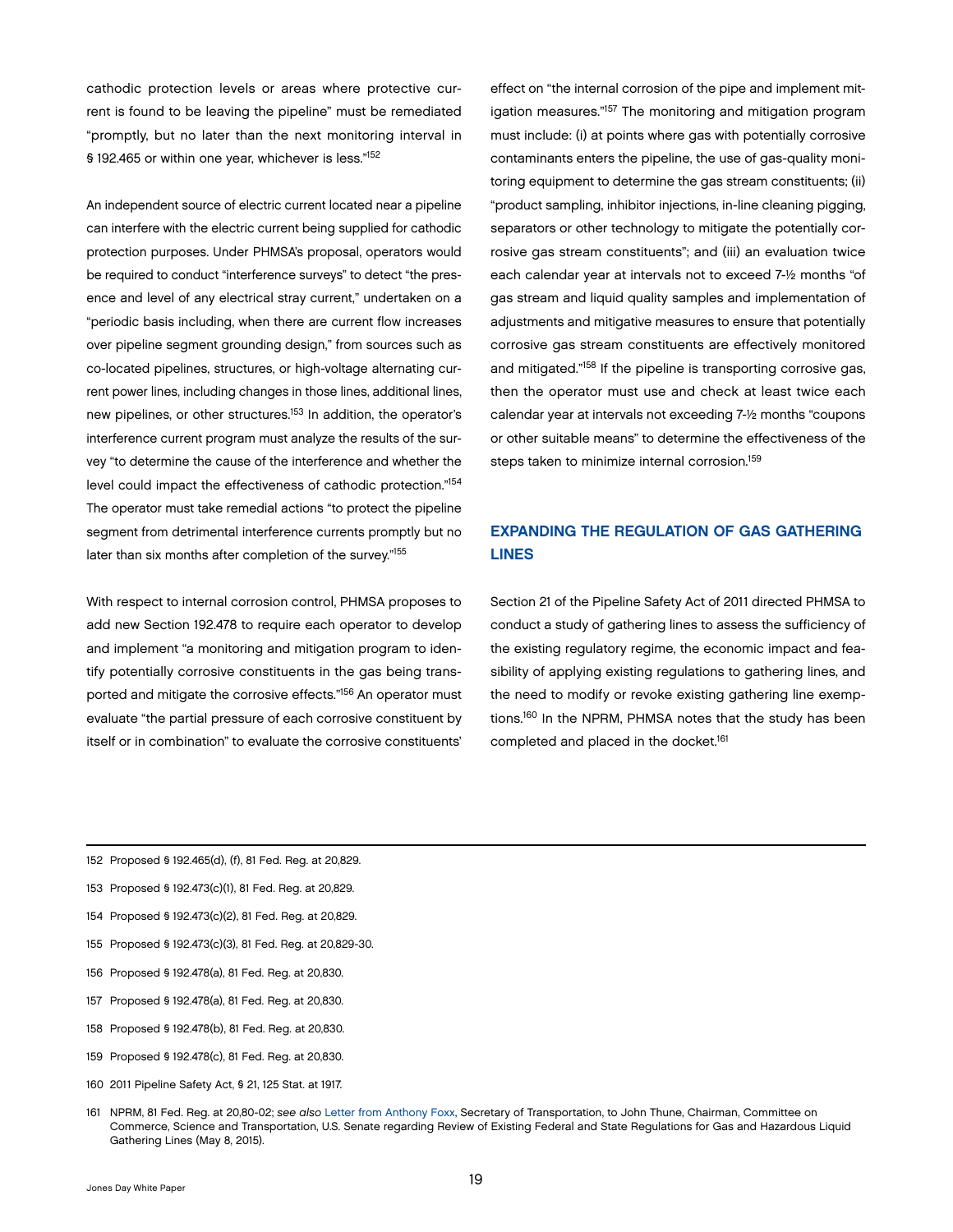Currently, a "gathering line" is defined as a pipeline "that transports gas from a current production facility to a transmission line or main."162 An "onshore gathering line" is defined primarily by applying an industry standard, American Petroleum Institute Recommended Practice 80, "Guidelines for the Definition of Onshore Gas Gathering Lines," which is incorporated by reference into Section 192.8(a).<sup>163</sup> API RP-80 uses the location of various types of equipment to distinguish between production and gathering lines.

PHMSA's regulations then distinguish between two categories of "regulated" gathering lines:

- Type A, which is an onshore gathering line (or segment of an onshore gathering line) comprising metallic pipe with an MAOP of 20 percent or more of SMYS, as well as nonmetallic lines with an MAOP of more than 125 psig, if the pipe is located in a Class 2, 3, or 4 location; and
- Type B, which is an onshore gathering line (or segment of an onshore gathering line) comprising metallic pipe with an MAOP of less than 20 percent of SMYS, as well as nonmetallic lines with an MAOP of 125 psig or less, if the pipe is located in Class 2, 3, or 4 location.<sup>164</sup>

Under the current regulations, an onshore gathering line located in a Class 1 location is not a "regulated" gathering line, and therefore it is not subject to the requirements of Part 192. Type A gathering lines are subject to nearly all of the requirements of Part 192 for transmission lines, except the

requirements in Section 192.150 and in Subpart O. Type B gathering lines are subject only to six requirements specifically listed in Section 192.9(d).<sup>165</sup>

According to PHMSA, its enforcement of requirements applicable to gathering "has been hampered by the conflicting and ambiguous language of API RP-80, which is complex and can produce multiple classifications for the same pipeline system."166 Because of "the ambiguous language and terminology" in API RP-80, "experience has shown that facilities are being classified as production much further downstream than was ever intended."<sup>167</sup> In addition, the concept of "incidental gathering" as used in API RP–80 "has not been applied as intended."168

In the NPRM, PHMSA proposes to modify the definition of "gathering line (onshore)" to mean "a pipeline, or a connected series of pipelines, and equipment used to collect gas from the endpoint of a production facility/operation and transport it to the furthermost point downstream of" the four defined "endpoints."169 An "onshore production facility" or "onshore production operation" is defined by the NPRM to mean "wellbores, equipment, piping, and associated appurtenances confined to the physical acts of extraction or recovery of gas from the earth and the initial preparation for transportation."170 Moreover, production facilities "terminate at the furthermost downstream point where: Measurement for the purposes of calculating minerals severance occurs; or there is commingling of the flow stream from two or more wells."<sup>171</sup> In conjunction with clarified definitions, PHMSA proposes to require operators to determine

166 For example, "separators are defined for both production and gathering almost verbatim." NPRM, 81 Fed. Reg. at 20,803.

<sup>162</sup> 49 C.F.R. § 192.3.

<sup>163 49</sup> C.F.R. § 192.8(a).

<sup>164</sup> 49 C.F.R. § 192.8(b).

<sup>165</sup> 49 C.F.R. § 192.9 requires on operator to: (i) conduct initial testing according to requirements applicable to transmission lines if a line is new, replaced, relocated or otherwise changed; (ii) control corrosion according to the requirements of subpart I; (iii) carry out a damage prevention program under § 192.614; (iv) establish a public education program under § 192.616; (v) establish the MAOP of the line under § 192.619; and (vi) install and maintain line markers according to the requirements for transmission lines in § 192.707.

<sup>167</sup> NPRM, 81 Fed. Reg. at 20,803.

<sup>168</sup> NPRM, 81 Fed. Reg. at 20,803.

<sup>169</sup> Proposed § 192.3, 81 Fed. Reg. at 20,825. The definition also states that "preparation for transportation does not necessarily mean the gas will meet 'pipeline quality' specifications as may be commonly understood or contained in many contractual agreements," and that "piping" as used in this definition "may include individual well flow lines, equipment piping, and transfer lines between production operation equipment components."

<sup>170</sup> Proposed § 192.3, 81 Fed. Reg. at 20,826.

<sup>171</sup> Proposed § 192.3, 81 Fed. Reg. at 20,826.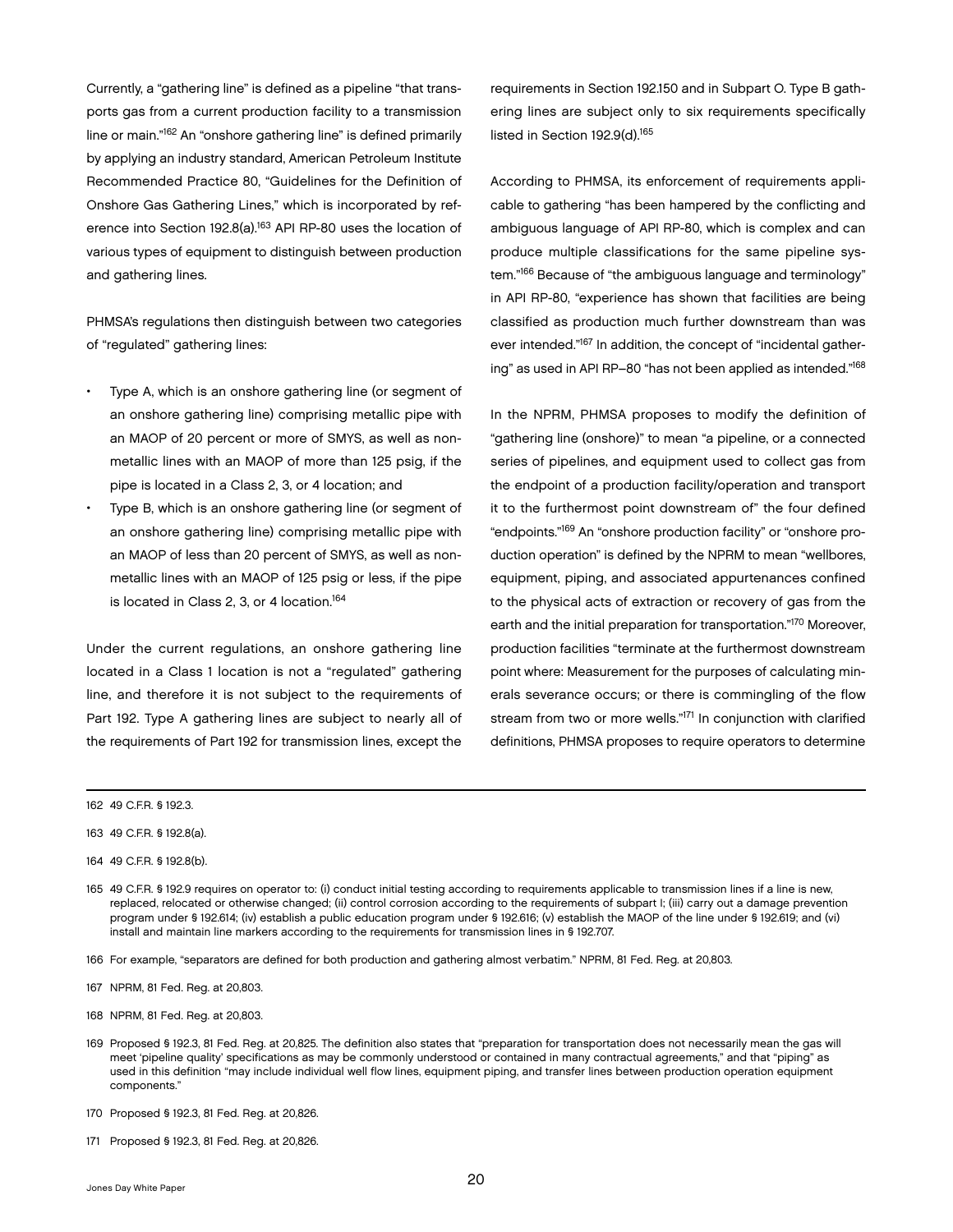<span id="page-22-0"></span>and maintain records documenting beginning and end points of each gathering line.172 These records are to be complete within six months of the effective date of the rule or before the pipeline is placed in operation.173

To distinguish between the requirements applicable to different types of gathering lines, PHMSA proposes to divide Type A gathering lines into "Area 1" lines and "Area 2" lines. The Type A, Area 1 designation would apply to lines currently regulated as Type A gathering lines, and these lines would be required to comply with most of the requirements of Part 192 for transmission lines.174 Area 2 lines are those Type A lines located in a Class 1 location with a nominal diameter of eight inches or greater. These Type A, Area 2 lines, which currently are a subset of "unregulated" gathering lines, would be subject to the six requirements that apply to Type B lines under Section 192.9(d), plus the requirement to conduct leakage surveys in accordance with Section 192.706.175 Operators would be required to comply with the new gathering requirements within two years after the effective date of the final rule.<sup>176</sup> After the rule goes into effect, if a line's status changes due to a class location change or due to an increase in dwelling density, an operator would need to comply with the Type A, Area 2 requirement within one year of the change and to comply with the Type B requirements within two years of the change.177

Currently, "unregulated" onshore gathering lines are not subject to the reporting requirements of Part 191, which requires operators to submit annual, incident, and safety-related condition reports to PHMSA.178 PHMSA proposes to "delete the exemption for reporting requirements for operators of unregulated onshore gas gathering lines."<sup>179</sup> Thus, all classes of pressurized onshore gathering lines will be subject to reporting requirements under Section 191. PHMSA believes that the data requirements would allow for further evaluation of the lines, including whether the lines warrant additional regulation.180

#### TOPICS DEFERRED TO THE FUTURE

With respect to the potential requirement that operators install automatic or remote-controlled shutoff valves, PHMSA recognized that: (i) the NTSB, through recommendation P-11-11 included in its report on the San Bruno incident, recommended that PHMSA promulgate regulations to explicitly require that automatic shutoff valves or remote control valves be installed in HCAs and in Class 3 and 4 locations and spaced at intervals considering the population factors listed in the regulations; and (ii) Congress, through Section 4 of the 2011 Pipeline Safety Act, required issuance of regulations on the use of automatic or remote-controlled shutoff valves, or equivalent technology, if appropriate, and where economically, technically, and operationally feasible.181

Likewise, with respect to potential new regulations addressing underground storage facilities, the NPRM states that "underground storage facilities including surface and subsurface well casing, tubing, and valves are not currently regulated under Part 192." PHMSA notes several recent developments related to the safety of underground storage facilities, including an incident at Southern California Gas Company's Aliso Canyon

- 175 Proposed § 192.9, 81 Fed. Reg. at 20,828; NPRM, 81 Fed. Reg. at 20,723.
- 176 Proposed § 192.9(e); 81 Fed. Reg. 20,828.
- 177 Proposed § 192.9(f); 81 Fed. Reg. 20,828.
- 178 49 C.F.R. § 191.1.
- 179 NPRM, 81 Fed. Reg. at 20,803. *See* Proposed § 191.1, 81 Fed. Reg. at 20,824.
- 180 NPRM, 81 Fed. Reg. at 20,803.
- 181 NPRM, 81 Fed. Reg. at 20,734 and 20,780.

<sup>172</sup> Proposed § 192.8(a), 81 Fed. Reg. at 20,827.

<sup>173</sup> Proposed § 192.8(b), 81 Fed. Reg. at 20,827.

<sup>174</sup> Proposed § 192.9(c); 81 Fed. Reg. 20,828. Types A, Area 1 gathering lines would be required to comply with all of the requirements in Part 192, with the exception of the requirements in Sections 192.13, 192.150, 192.319, 192.461(f), 192.465(f), 192.473(c), 192.478, 192.710, 192.713, and in Subpart O.